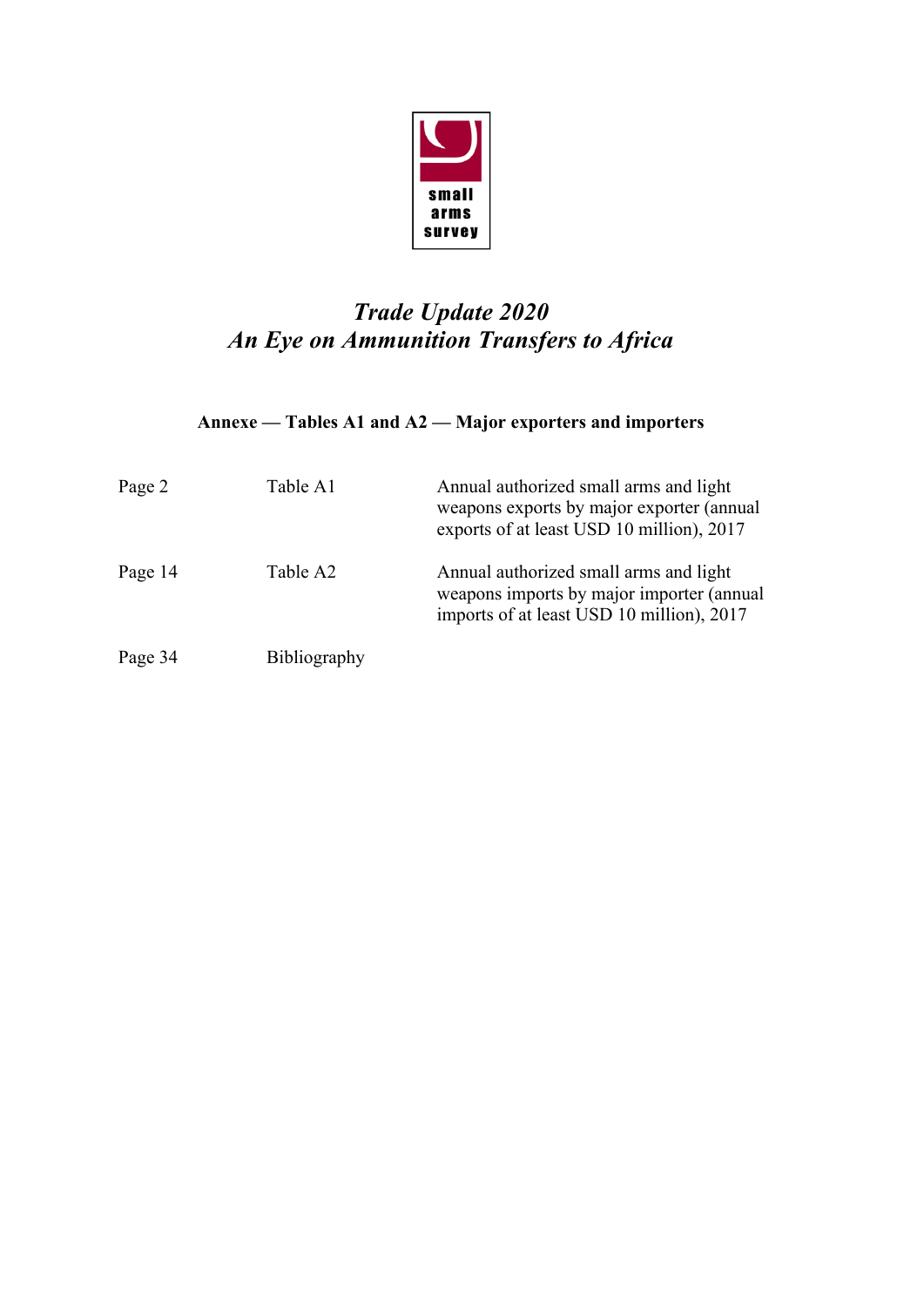Table A1 **Annual authorized small arms and light weapons exports by major exporter (annual exports of at least USD 10 million), 2017**

| Exporter                  | nearest<br>$***)$         | (rounded to the exports expressed as a<br>million   percentage)                                                          | USD value, unless Main importer (top five by Types of small arms and light weapons Remarks****<br>stated otherwise decreasing value; share of exported/transferred** by decreasing value                                                                                                                |                                                                                                                                                                                                                                                                                                                                                                                                                   |
|---------------------------|---------------------------|--------------------------------------------------------------------------------------------------------------------------|---------------------------------------------------------------------------------------------------------------------------------------------------------------------------------------------------------------------------------------------------------------------------------------------------------|-------------------------------------------------------------------------------------------------------------------------------------------------------------------------------------------------------------------------------------------------------------------------------------------------------------------------------------------------------------------------------------------------------------------|
| Australia                 |                           | At least 28 million USA (28%); Netherlands<br>$(20\%)$ ; New Zealand $(14\%)$ ;<br>Israel $(4\%)$ ; Belgium $(4\%)$      | Small arms ammunition, military weapons, Australia did not report exports of shotgun<br>shotguns, military firearms, rocket and 2017; hence the values of these categories<br>grenade launchers, etc., sporting and (based on importers' reports) are probably<br>hunting rifles, revolvers and pistols | shotgun cartridges, parts and accessories of barrels; parts and accessories of shotguns or<br>shotguns or rifles, sporting and hunting rifles other than barrels to UN Comtrade for<br>underestimates.                                                                                                                                                                                                            |
| Austria                   | At<br>least<br>million    | 475 United<br><b>States</b><br>$(3\%)$ ;<br>Slovakia<br>Germany<br>$(2\%)$ ;<br>$(2\%)$ ;<br>unspecified country $(2\%)$ | $(77\%)$ ; Revolvers<br>and<br>pistols,<br>parts<br>Thailand accessories of revolvers or pistols, sporting<br>and hunting rifles, small arms ammunition,<br>parts and accessories of shotguns or rifles                                                                                                 | and Austria did not report exports of military<br>weapons; revolvers and pistols; parts and<br>accessories of revolvers or pistols; shotgun<br>barrels; parts and accessories of shotguns or<br>rifles other than barrels to UN Comtrade for<br>2017; hence the values of these categories<br>(based on importers' reports) are probably<br>underestimates.                                                       |
| <b>Belgium</b>            | At<br>least<br>million    | $(7\%)$ ;<br>(6%)                                                                                                        | 109 United States (48%); France Sporting and hunting rifles, parts and<br>United Kingdom accessories of shotguns or rifles, sporting<br>$(6\%)$ ; Italy $(6\%)$ ; Portugal and hunting shotguns, revolvers and<br>pistols, small arms ammunition, military<br>weapons, shotgun cartridges               | Belgium did not report exports of military<br>firearms, rocket and grenade launchers, etc.;<br>military weapons; revolvers and pistols; parts<br>and accessories of revolvers or pistols;<br>shotgun barrels; parts and accessories of<br>shotguns or rifles other than barrels to UN<br>Comtrade for 2017; hence the values of these<br>categories (based on importers' reports) are<br>probably underestimates. |
| Bosnia and<br>Herzegovina | At least 98 million Saudi | Arabia<br>Afghanistan (16%); Turkey<br>$(11\%)$ ; United States $(8\%)$ ;<br>Egypt $(6%)$                                | $(27\%)$ ; Small arms ammunition                                                                                                                                                                                                                                                                        | Bosnia and Herzegovina did not report<br>exports of military firearms, rocket and<br>grenade launchers, etc.; military weapons;<br>revolvers and pistols; sporting and hunting<br>shotguns; sporting and hunting rifles; parts<br>and accessories of revolvers or pistols; parts<br>and accessories of shotguns or rifles; shotgun                                                                                |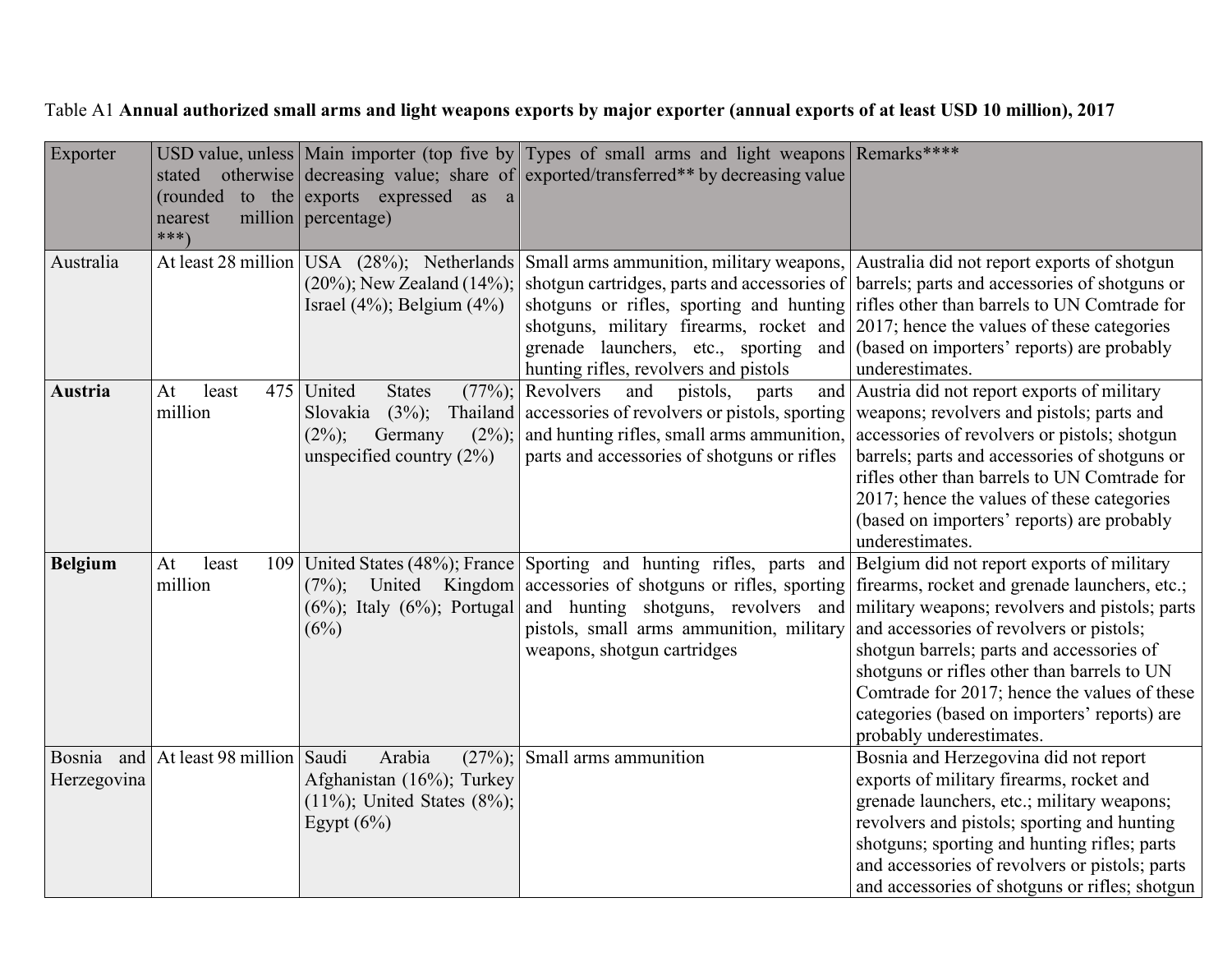|               |                               |                                                                                          |                                                                                                                                                                                                                                          | barrels; parts and accessories of shotguns or<br>rifles other than barrels; shotgun cartridges;<br>small arms ammunition to UN Comtrade for<br>2017; hence the values of these categories<br>(based on importers' reports) are probably<br>underestimates.                                                                                                                                                                                                                                                                                                                                                                                   |
|---------------|-------------------------------|------------------------------------------------------------------------------------------|------------------------------------------------------------------------------------------------------------------------------------------------------------------------------------------------------------------------------------------|----------------------------------------------------------------------------------------------------------------------------------------------------------------------------------------------------------------------------------------------------------------------------------------------------------------------------------------------------------------------------------------------------------------------------------------------------------------------------------------------------------------------------------------------------------------------------------------------------------------------------------------------|
| <b>Brazil</b> | At<br>least<br>million        | Morocco<br>$(4\%)$ ;<br>Estonia $(3\%)$                                                  | 544 United States (37%); Saudi Shotgun cartridges, revolvers and pistols,<br>$(3\%)$ ; hunting rifles, sporting<br>and hunting<br>shotguns                                                                                               | Brazil did not report exports of military<br>Arabia (36%); Germany small arms ammunition, sporting and firearms, rocket and grenade launchers, etc.;<br>military weapons; revolvers and pistols; parts<br>and accessories of revolvers or pistols;<br>shotgun barrels; parts and accessories of<br>shotguns or rifles other than barrels; small<br>arms ammunition to UN Comtrade for 2017;<br>hence the values of these categories (based<br>on importers' reports) are probably<br>underestimates.                                                                                                                                         |
| Bulgaria      |                               | At least 25 million   Croatia (31%); India (14%); $ $<br>United<br><b>States</b><br>(9%) | Small<br>ammunition,<br>arms<br>Germany (10%); Thailand shotguns or rifles, military weapons,<br>military firearms, rocket and grenade<br>launchers, etc., sporting and hunting rifles,<br>parts and accessories of revolvers or pistols | shotgun   Bulgaria did not report exports of military<br>$(14\%)$ ; cartridges, parts and accessories of firearms, rocket and grenade launchers, etc.;<br>military weapons; revolvers and pistols;<br>sporting and hunting shotguns; sporting and<br>hunting rifles; parts and accessories of<br>revolvers or pistols; parts and accessories of<br>shotguns or rifles; shotgun barrels; parts and<br>accessories of shotguns or rifles other than<br>barrels; shotgun cartridges; small arms<br>ammunition to UN Comtrade for 2017;<br>hence the values of these categories (based<br>on importers' reports) are probably<br>underestimates. |
| Canada        | At<br>least<br>123<br>million | Arabia<br>$(7\%)$ ;<br>$(3\%)$ ; France $(2\%)$                                          | United States (67%); Saudi Small arms ammunition, sporting and Canada did not report exports of shotgun<br>revolvers or pistols, military weapons, 2017; hence the values of these categories<br>launchers, etc.                         | United   hunting rifles, parts and accessories of   barrels; parts and accessories of shotguns or<br>Kingdom $(6\%)$ ; Germany shotguns or rifles, parts and accessories of rifles other than barrels to UN Comtrade for<br>military firearms, rocket and grenade (based on importers' reports) are probably<br>underestimates.                                                                                                                                                                                                                                                                                                              |
| China         | least<br>232<br>At<br>million | United<br>Emirates<br>Arab<br>$(50\%)$ ; United States $(19\%)$ ;                        | Military weapons, parts and accessories of China did not report exports of military                                                                                                                                                      | shotguns or rifles, sporting and hunting firearms, rocket and grenade launchers, etc.;<br>shotguns, small arms ammunition, sporting military weapons; revolvers and pistols; parts                                                                                                                                                                                                                                                                                                                                                                                                                                                           |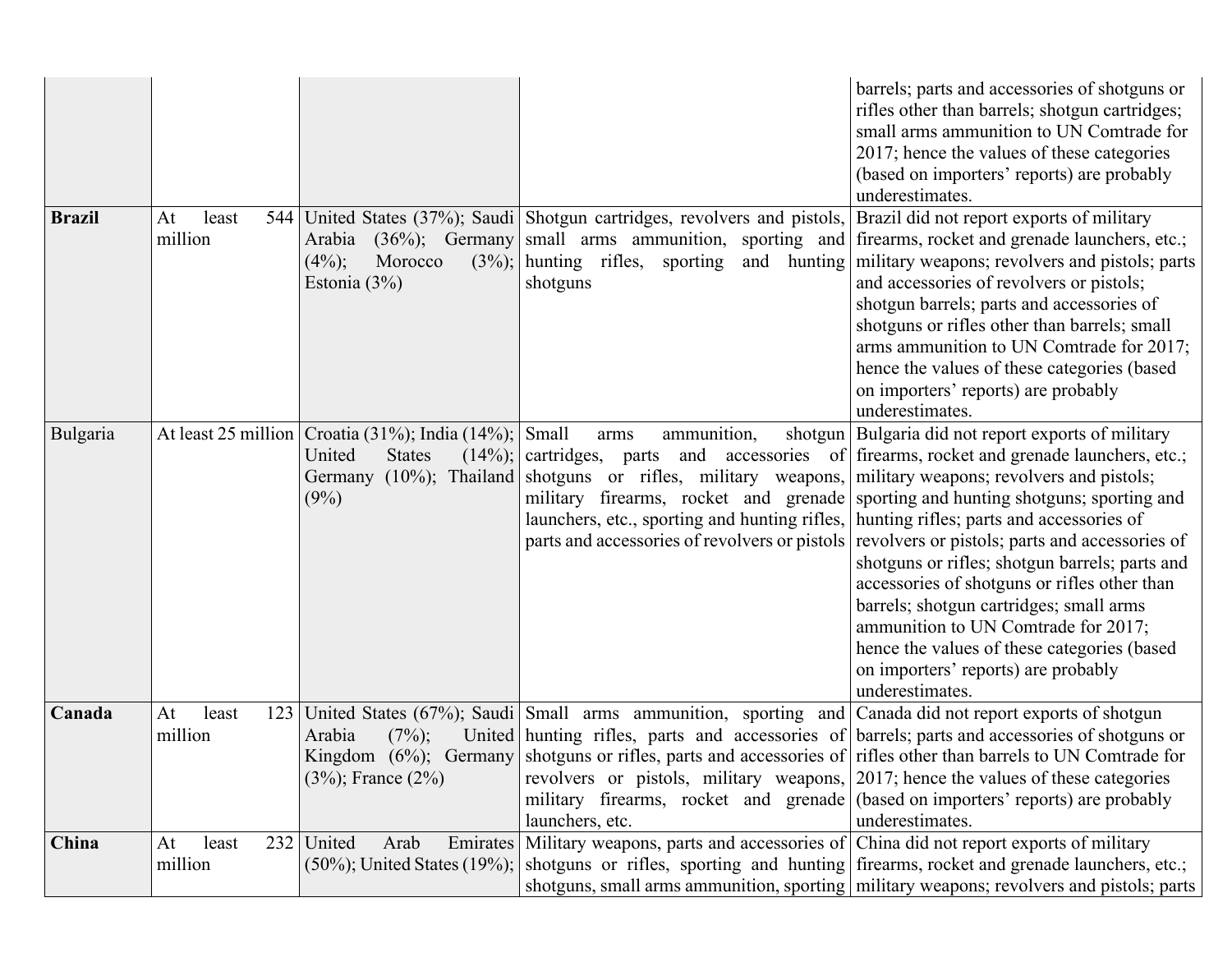|                                 |                               | $(4\%)$ ; Canada $(3\%)$                                                                     | Sudan (5%); Philippines and hunting rifles, military firearms, rocket and accessories of revolvers or pistols;<br>and grenade launchers, etc., shotgun shotgun barrels; parts and accessories of<br>cartridges                                                                               | shotguns or rifles other than barrels; small<br>arms ammunition to UN Comtrade for 2017;<br>hence the values of these categories (based<br>on importers' reports) are probably<br>underestimates.                                                                                                                                                                                            |
|---------------------------------|-------------------------------|----------------------------------------------------------------------------------------------|----------------------------------------------------------------------------------------------------------------------------------------------------------------------------------------------------------------------------------------------------------------------------------------------|----------------------------------------------------------------------------------------------------------------------------------------------------------------------------------------------------------------------------------------------------------------------------------------------------------------------------------------------------------------------------------------------|
| Croatia                         | least<br>At<br>128<br>million | United States (66%); Saudi Revolvers<br>Arabia<br>$(3\%)$ ;<br>Indonesia                     | small<br>and pistols,<br>$(22\%)$ ; Singapore ammunition, parts and accessories of<br>$(3\%)$ ; revolvers or pistols, military weapons,<br>United Arab Emirates $(2\%)$ military firearms, rocket and grenade<br>launchers, etc., shotgun cartridges                                         | arms   Croatia did not report exports of shotgun<br>barrels; parts and accessories of shotguns or<br>rifles other than barrels to UN Comtrade for<br>2017; hence the values of these categories<br>(based on importers' reports) are probably<br>underestimates.                                                                                                                             |
| <b>Czech</b><br><b>Republic</b> | At<br>least<br>million        | $(7\%)$ ;<br>Germany                                                                         | 246 United States (45%); Poland Small arms ammunition, revolvers and<br>$(6\%)$ ; pistols, sporting and hunting rifles, parts<br>Slovakia (6%); France (4%) and accessories of shotguns or rifles, parts<br>and accessories of revolvers or pistols,<br>shotgun cartridges, military weapons | Czech Republic did not report exports of<br>military firearms, rocket and grenade<br>launchers, etc.; military weapons; shotgun<br>barrels; parts and accessories of shotguns or<br>rifles other than barrels to UN Comtrade for<br>2017; hence the values of these categories<br>(based on importers' reports) are probably<br>underestimates.                                              |
| Denmark                         | At least 12 million           | Sweden<br>$(25\%)$ ;<br>$(17\%)$ ;<br>Norway<br>United<br><b>States</b><br>Singapore $(8\%)$ | Brunei Small arms ammunition, sporting and Denmark did not report exports of shotgun<br>$(13\%)$ ; hunting rifles, sporting<br>or rifles, military weapons, shotgun<br>cartridges                                                                                                            | and hunting barrels; parts and accessories of shotguns or<br>$(9\%)$ ; shotguns, parts and accessories of shotguns rifles other than barrels to UN Comtrade for<br>2017; hence the values of these categories<br>(based on importers' reports) are probably<br>underestimates.                                                                                                               |
| Finland                         | At least 89 million           | United<br><b>States</b><br>$(10\%)$ ;<br>Sweden<br>$(7%)$ ;<br>Canada<br>Germany (6%)        | $(27\%)$ ; Sporting and hunting rifles, small arms Finland did not report exports of military<br>shotguns                                                                                                                                                                                    | Australia ammunition, parts and accessories of firearms, rocket and grenade launchers, etc.;<br>$(7\%)$ ; shotguns or rifles, sporting and hunting military weapons; shotgun barrels; parts and<br>accessories of shotguns or rifles other than<br>barrels to UN Comtrade for 2017; hence the<br>values of these categories (based on<br>importers' reports) are probably<br>underestimates. |
| France                          | At least 57 million Indonesia | $(33\%)$ ;                                                                                   | Spain Military firearms, rocket and grenade France did not report exports of military                                                                                                                                                                                                        | $(9\%)$ ; United States $(8\%)$ ; launchers, etc., small arms ammunition, firearms, rocket and grenade launchers, etc.;<br>shotgun cartridges, parts and accessories of military weapons; revolvers and pistols; parts                                                                                                                                                                       |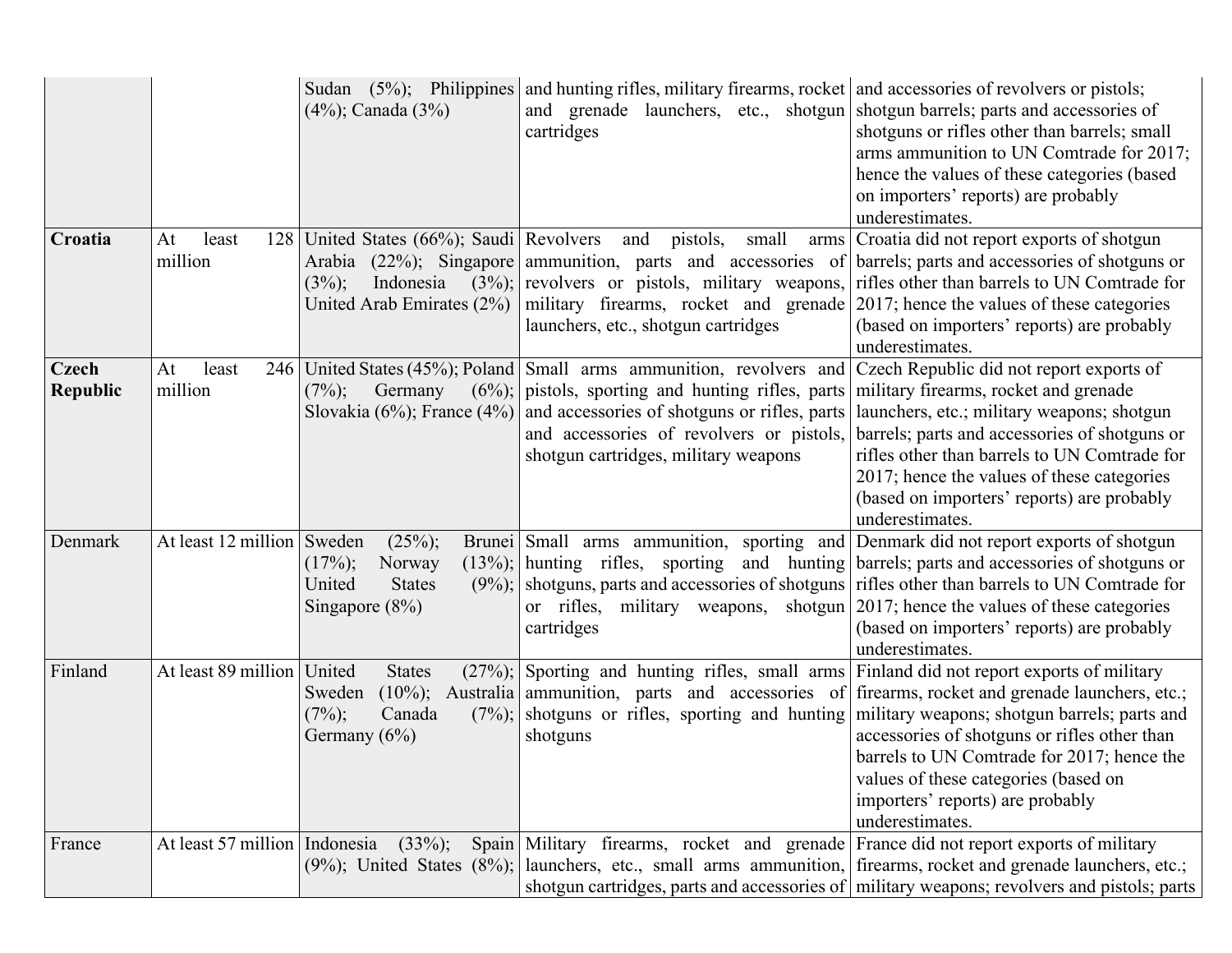|               |                        | Emirates $(6\%)$                                                                                                           | Portugal (7%); United Arab shotguns or rifles, military weapons, and accessories of revolvers or pistols;<br>sporting and hunting rifles, sporting and shotgun barrels; parts and accessories of<br>hunting shotguns, parts and accessories of shotguns or rifles other than barrels to UN<br>revolvers or pistols                                                 | Comtrade for 2017; hence the values of these<br>categories (based on importers' reports) are<br>probably underestimates.                                                                                                                                                                                                                                                                                                                      |
|---------------|------------------------|----------------------------------------------------------------------------------------------------------------------------|--------------------------------------------------------------------------------------------------------------------------------------------------------------------------------------------------------------------------------------------------------------------------------------------------------------------------------------------------------------------|-----------------------------------------------------------------------------------------------------------------------------------------------------------------------------------------------------------------------------------------------------------------------------------------------------------------------------------------------------------------------------------------------------------------------------------------------|
| Germany       | least<br>At<br>million | $(11\%)$ ;<br>France<br>(6%)                                                                                               | 514 United States (28%); Qatar Small arms ammunition, revolvers and<br>$(6\%)$ ; pistols, parts and accessories of shotguns or<br>Austria (6%); Switzerland rifles, sporting and hunting rifles, sporting<br>and hunting shotguns, parts and accessories<br>of revolvers or pistols, military firearms,<br>rocket and grenade launchers, etc., military<br>weapons | Germany did not report exports of military<br>firearms, rocket and grenade launchers, etc.;<br>military weapons; shotgun barrels; parts and<br>accessories of shotguns or rifles other than<br>barrels to UN Comtrade for 2017; hence the<br>values of these categories (based on<br>importers' reports) are probably<br>underestimates.                                                                                                      |
| Hungary       | At least 27 million    | Germany<br>$(86\%)$ ; United Small<br>States $(7\%)$ ; Switzerland cartridges<br>$(2\%)$ ; Norway $(1\%)$ ; Poland<br>(1%) | ammunition,<br>shotgun<br>arms                                                                                                                                                                                                                                                                                                                                     | Hungary did not report exports of military<br>firearms, rocket and grenade launchers, etc.;<br>military weapons; revolvers and pistols;<br>sporting and hunting rifles; shotgun barrels;<br>parts and accessories of shotguns or rifles<br>other than barrels; shotgun cartridges; small<br>arms ammunition to UN Comtrade for 2017;<br>hence the values of these categories (based<br>on importers' reports) are probably<br>underestimates. |
| India         |                        | (4%)                                                                                                                       | At least 48 million United States (57%); Israel Parts and accessories of revolvers or<br>$(11\%)$ ; Turkey $(8\%)$ ; Czech   pistols, parts and accessories of shotguns or<br>Republic $(7\%)$ ; Philippines rifles, small arms ammunition                                                                                                                         | India did not report exports of shotgun<br>barrels; parts and accessories of shotguns or<br>rifles other than barrels to UN Comtrade for<br>2017; hence the values of these categories<br>(based on importers' reports) are probably<br>underestimates.                                                                                                                                                                                       |
| <b>Israel</b> | least<br>At<br>million | 134 United<br><b>States</b><br>(3%)                                                                                        | $(61\%)$ ; Parts and accessories of revolvers or Israel did not report exports of military<br>$(4\%)$ ; Mexico $(3\%)$ ; Canada weapons, revolvers and pistols, parts and military weapons; revolvers and pistols;<br>firearms, rocket and grenade launchers,<br>etc., sporting and hunting rifles, shotgun<br>cartridges                                          | Thailand (20%); Honduras pistols, small arms ammunition, military firearms, rocket and grenade launchers, etc.;<br>accessories of shotguns or rifles, military sporting and hunting shotguns; sporting and<br>hunting rifles; parts and accessories of<br>revolvers or pistols; parts and accessories of<br>shotguns or rifles; shotgun barrels; parts and<br>accessories of shotguns or rifles other than                                    |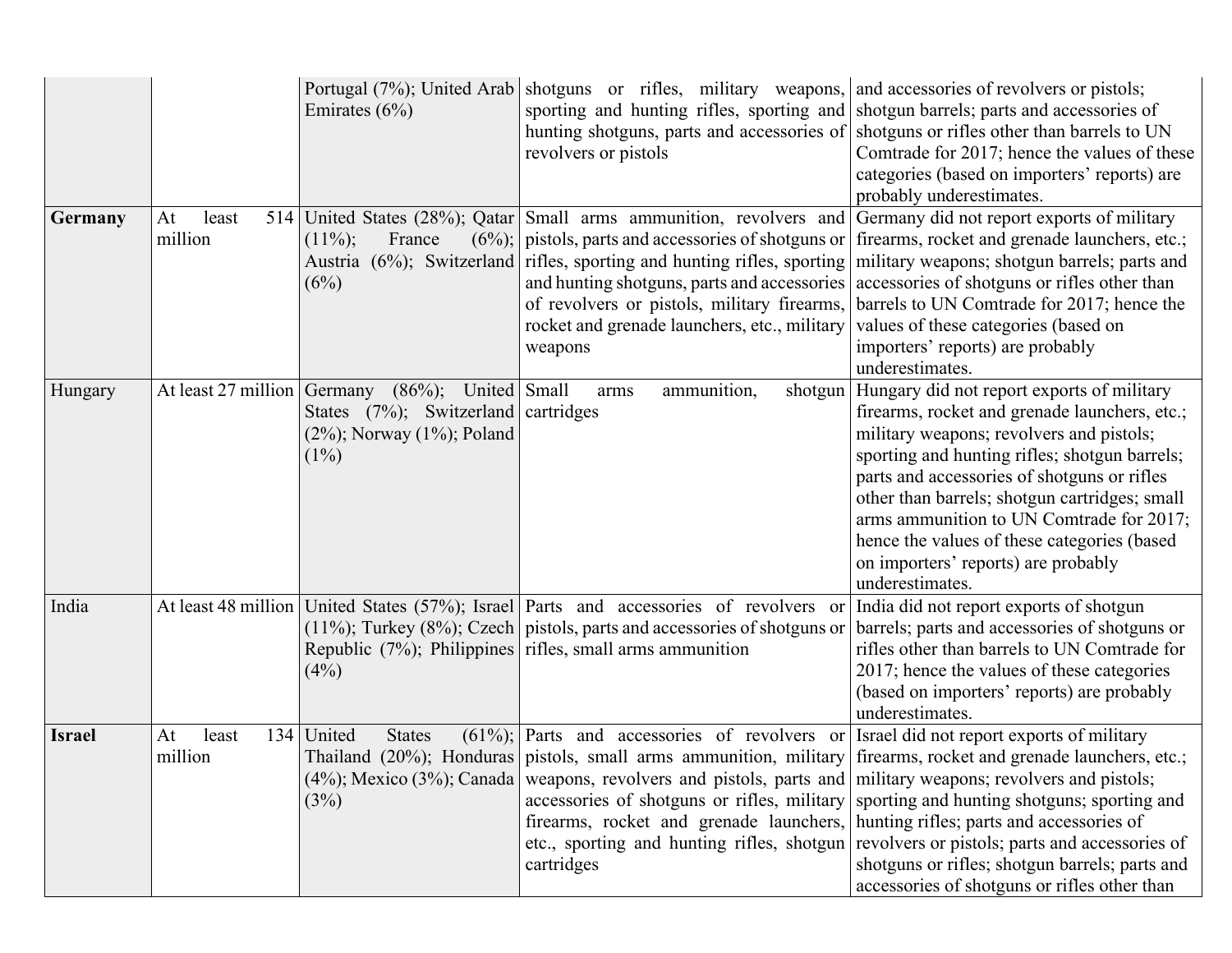|                       |                               |                                                                                                                                 |                                                                                                                                                                                                                                                                                                                                                  | barrels; shotgun cartridges; small arms<br>ammunition to UN Comtrade for 2017;<br>hence the values of these categories (based<br>on importers' reports) are probably<br>underestimates.                                                                                                                                                                                              |
|-----------------------|-------------------------------|---------------------------------------------------------------------------------------------------------------------------------|--------------------------------------------------------------------------------------------------------------------------------------------------------------------------------------------------------------------------------------------------------------------------------------------------------------------------------------------------|--------------------------------------------------------------------------------------------------------------------------------------------------------------------------------------------------------------------------------------------------------------------------------------------------------------------------------------------------------------------------------------|
| <b>Italy</b>          | least<br>At<br>million        | (3%)                                                                                                                            | 583 United States (45%); United Sporting and hunting shotguns, shotgun<br>Kingdom (6%); France cartridges, revolvers and pistols, small<br>$(5\%)$ ; Germany $(5\%)$ ; Spain arms ammunition, parts and accessories of<br>shotguns or rifles, parts and accessories of<br>revolvers or pistols, sporting and hunting<br>rifles, military weapons | Italy did not report exports of military<br>firearms, rocket and grenade launchers, etc.;<br>military weapons; shotgun barrels; parts and<br>accessories of shotguns or rifles other than<br>barrels to UN Comtrade for 2017; hence the<br>values of these categories (based on<br>importers' reports) are probably<br>underestimates.                                               |
| Japan                 | least<br>105<br>At<br>million | United<br><b>States</b><br>$(16\%)$ ;<br>Belgium<br>Australia<br>$(6\%)$ ;<br>France $(4\%)$                                    | $(57\%)$ ; Parts and accessories of shotguns or rifles,<br>Canada sporting and hunting rifles, sporting and<br>$(4\%)$ ; hunting shotguns, small arms ammunition                                                                                                                                                                                 | Japan did not report exports of military<br>firearms, rocket and grenade launchers, etc.;<br>military weapons; revolvers and pistols;<br>shotgun barrels; parts and accessories of<br>shotguns or rifles other than barrels; shotgun<br>cartridges to UN Comtrade for 2017; hence<br>the values of these categories (based on<br>importers' reports) are probably<br>underestimates. |
| <b>South</b><br>Korea | At<br>least<br>million        | 438 Turkey (34%); Saudi Arabia Small<br>$(26\%)$ ; United States $(13\%)$ ;<br>United Arab Emirates $(7\%)$ ;<br>Indonesia (4%) | ammunition,<br>arms<br>parts<br>accessories of revolvers or pistols, parts<br>and accessories of shotguns or rifles<br>military firearms, rocket and grenade<br>launchers, etc., military weapons                                                                                                                                                | and South Korea did not report exports of<br>sporting and hunting rifles; shotgun barrels;<br>parts and accessories of shotguns or rifles<br>other than barrels to UN Comtrade for 2017;<br>hence the values of these categories (based<br>on importers' reports) are probably<br>underestimates.                                                                                    |
| Lithuania             |                               | $(6\%)$ ;<br>Ukraine<br>United<br>$(4\%)$ ;<br>(3%)                                                                             | At least 23 million Angola (65%); Italy (7%); Military firearms, rocket and grenade Lithuania did not report exports of military<br>Austria launchers, etc., small arms ammunition,<br>Kingdom   shotgun cartridges                                                                                                                              | weapons; revolvers and pistols; parts and<br>accessories of revolvers or pistols; shotgun<br>barrels; parts and accessories of shotguns or<br>rifles other than barrels to UN Comtrade for<br>2017; hence the values of these categories<br>(based on importers' reports) are probably<br>underestimates.                                                                            |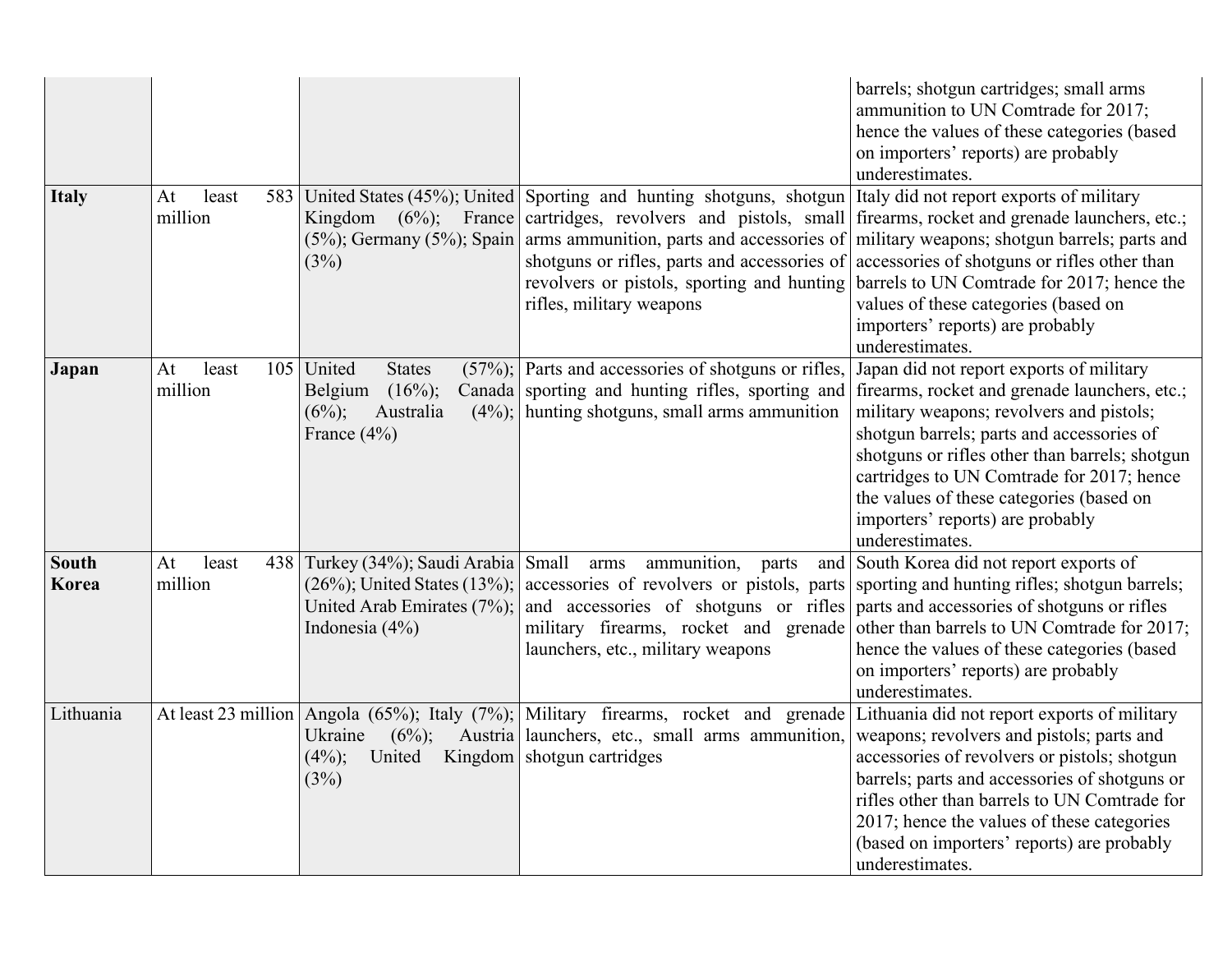| Mexico        | At least 49 million   United | <b>States</b><br>Honduras (4%); Paraguay<br>$(2\%)$ ; Guatemala<br>$(1\%)$ ;<br>Uruguay $(1\%)$             | cartridges, military weapons, parts and accessories of shotguns or rifles other than<br>accessories of revolvers or pistols                                                                                         | $(91\%)$ ; Small arms ammunition, parts and Mexico did not report exports of sporting and<br>accessories of shotguns or rifles, shotgun hunting shotguns; shotgun barrels; parts and<br>barrels to UN Comtrade for 2017; hence the<br>values of these categories (based on<br>importers' reports) are probably<br>underestimates.                                                                                                        |
|---------------|------------------------------|-------------------------------------------------------------------------------------------------------------|---------------------------------------------------------------------------------------------------------------------------------------------------------------------------------------------------------------------|------------------------------------------------------------------------------------------------------------------------------------------------------------------------------------------------------------------------------------------------------------------------------------------------------------------------------------------------------------------------------------------------------------------------------------------|
| <b>Norway</b> | At<br>least<br>million       | (3%)                                                                                                        | 169 Oman (67%); Poland (5%); Military weapons, small arms ammunition,<br>launchers, etc.                                                                                                                            | Norway did not report exports of shotgun<br>United States (4%); United parts and accessories of shotguns or rifles, barrels; parts and accessories of shotguns or<br>Kingdom $(3\%)$ ; Switzerland   military firearms, rocket and grenade   rifles other than barrels to UN Comtrade for<br>2017; hence the values of these categories<br>(based on importers' reports) are probably<br>underestimates.                                 |
| Philippines   | At least 20 million          | United<br><b>States</b><br>Thailand (11%); Paraguay<br>$(9\%)$ ;<br>Honduras<br>$(4\%)$ ;<br>Guatemala (4%) | $(62\%)$ ; Revolvers<br>small<br>pistols,<br>and<br>and hunting rifles, sporting and hunting hunting rifles; shotgun barrels; parts and<br>shotguns                                                                 | arms Philippines did not report exports of military<br>ammunition, shotgun cartridges, parts and firearms, rocket and grenade launchers, etc.;<br>accessories of revolvers or pistols, sporting sporting and hunting shotguns; sporting and<br>accessories of shotguns or rifles other than<br>barrels to UN Comtrade for 2017; hence the<br>values of these categories (based on<br>importers' reports) are probably<br>underestimates. |
| Poland        | At least 16 million Czech    | Republic<br>$(16\%)$ ;<br>Italy<br>$(13\%)$ ; Germany<br>$(11\%)$ ;<br>Nigeria (8%)                         | $(21\%)$ ; Military weapons, small arms ammunition, Poland did not report exports of shotgun<br>revolvers or pistols, shotgun cartridges, 2017; hence the values of these categories<br>sporting and hunting rifles | Slovakia military firearms, rocket and grenade barrels; parts and accessories of shotguns or<br>launchers, etc., parts and accessories of rifles other than barrels to UN Comtrade for<br>parts and accessories of shotguns or rifles, (based on importers' reports) are probably<br>underestimates                                                                                                                                      |
| Portugal      | At least 41 million   United | <b>States</b><br>Belgium<br>$(36\%)$ ;<br>(3%)                                                              | $(40\%)$ ; Sporting and hunting rifles, parts and Portugal did not report exports of military<br>of revolvers or pistols                                                                                            | Spain accessories of shotguns or rifles, sporting firearms, rocket and grenade launchers, etc.;<br>$(9\%)$ ; France $(4\%)$ ; Canada and hunting shotguns, parts and accessories military weapons; shotgun barrels; parts and<br>accessories of shotguns or rifles other than<br>barrels to UN Comtrade for 2017; hence the<br>values of these categories (based on<br>importers' reports) are probably<br>underestimates.               |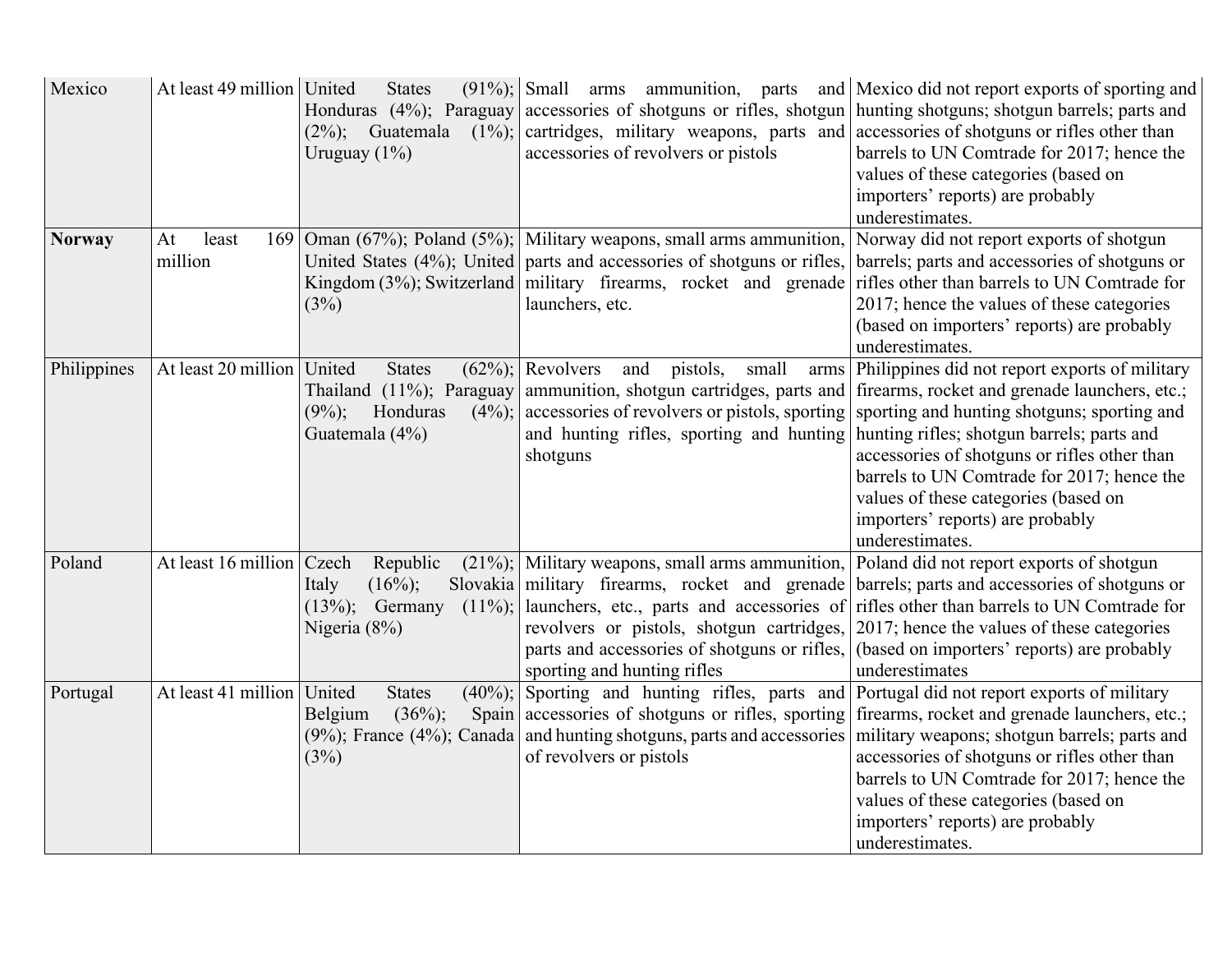| Russian<br>Federation | At<br>least<br>million       | 148 United<br><b>States</b><br>$(1\%)$ ; Sudan<br>Salvador $(1\%)$             | $(82\%)$ ; Small arms ammunition, sporting and Russia did not report exports of military<br>$(1\%)$ ; El rifles, shotgun cartridges                                                                                                                                                                                                 | Algeria (4%); Kazakhstan   hunting shotguns, sporting and hunting   firearms, rocket and grenade launchers, etc.;<br>military weapons; revolvers and pistols; parts<br>and accessories of revolvers or pistols;<br>shotgun barrels; parts and accessories of<br>shotguns or rifles other than barrels; small<br>arms ammunition to UN Comtrade for 2017;<br>hence the values of these categories (based<br>on importers' reports) are probably<br>underestimates.   |
|-----------------------|------------------------------|--------------------------------------------------------------------------------|-------------------------------------------------------------------------------------------------------------------------------------------------------------------------------------------------------------------------------------------------------------------------------------------------------------------------------------|---------------------------------------------------------------------------------------------------------------------------------------------------------------------------------------------------------------------------------------------------------------------------------------------------------------------------------------------------------------------------------------------------------------------------------------------------------------------|
| Serbia                | At least 61 million   United | <b>States</b><br>$(53%)$ ;<br>$(7\%)$ ; Saudi Arabia $(5\%)$ ;<br>Egypt $(3%)$ | Small arms ammunition, sporting and<br>Canada (15%); Germany hunting rifles, revolvers and pistols, parts<br>and accessories of revolvers or pistols,<br>military firearms, rocket and grenade<br>launchers, etc., military weapons, sporting<br>and hunting shotguns                                                               | Serbia did not report exports of military<br>firearms, rocket and grenade launchers, etc.;<br>military weapons; shotgun barrels; parts and<br>accessories of shotguns or rifles other than<br>barrels to UN Comtrade for 2017; hence the<br>values of these categories (based on<br>importers' reports) are probably<br>underestimates.                                                                                                                             |
| Singapore             | At least 19 million   United | <b>States</b><br>$(6\%)$ ; Canada $(3\%)$ ; Fiji rifles<br>(3%)                | $(57\%)$ ; Small arms ammunition, military weapons,<br>Thailand (28%); Indonesia revolvers and pistols, sporting and hunting                                                                                                                                                                                                        | Singapore did not report exports of military<br>firearms, rocket and grenade launchers, etc.;<br>military weapons; revolvers and pistols; parts<br>and accessories of revolvers or pistols; parts<br>and accessories of shotguns or rifles; shotgun<br>barrels; parts and accessories of shotguns or<br>rifles other than barrels to UN Comtrade for<br>2017; hence the values of these categories<br>(based on importers' reports) are probably<br>underestimates. |
| Slovakia              | At least 51 million Serbia   | $(23%)$ ;<br>(6%)                                                              | Croatia Small arms ammunition, military weapons,<br>$(13\%)$ ; Israel $(11\%)$ ; Czech revolvers and pistols, military firearms,<br>Republic (11%); Bulgaria rocket and grenade launchers, etc., parts<br>and accessories of revolvers or pistols,<br>parts and accessories of shotguns or rifles,<br>sporting and hunting shotguns | Slovakia did not report exports of sporting<br>and hunting shotguns; shotgun barrels; parts<br>and accessories of shotguns or rifles other<br>than barrels to UN Comtrade for 2017; hence<br>the values of these categories (based on<br>importers' reports) are probably<br>underestimates.                                                                                                                                                                        |
|                       |                              | $(2\%)$ ; United Arab Emirates                                                 | South Africa   At least 35 million   Qatar (91%); United States   Small arms ammunition, military weapons                                                                                                                                                                                                                           | South Africa did not report exports of<br>military firearms, rocket and grenade<br>launchers, etc.; military weapons; revolvers                                                                                                                                                                                                                                                                                                                                     |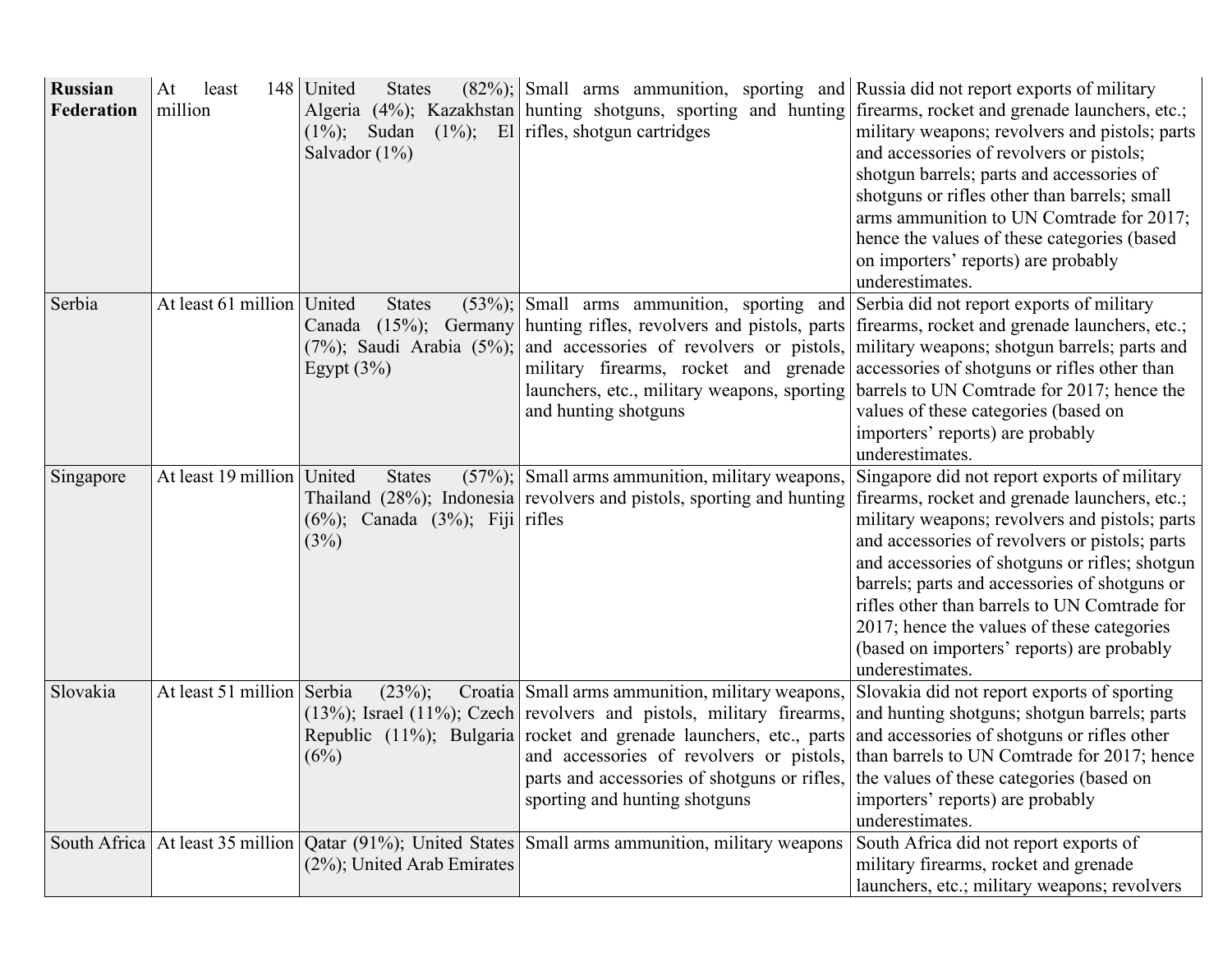|                  |                               | $(1\%)$ ;<br>$(1\%)$ ;<br>Botswana<br>Germany $(1\%)$                                                                      |                                                                                                                                                                                                                                                                                                           | and pistols; sporting and hunting shotguns;<br>sporting and hunting rifles; parts and<br>accessories of revolvers or pistols; parts and<br>accessories of shotguns or rifles; shotgun<br>barrels; parts and accessories of shotguns or<br>rifles other than barrels; shotgun cartridges;<br>small arms ammunition to UN Comtrade for<br>2017; hence the values of these categories<br>(based on importers' reports) are probably<br>underestimates. |
|------------------|-------------------------------|----------------------------------------------------------------------------------------------------------------------------|-----------------------------------------------------------------------------------------------------------------------------------------------------------------------------------------------------------------------------------------------------------------------------------------------------------|-----------------------------------------------------------------------------------------------------------------------------------------------------------------------------------------------------------------------------------------------------------------------------------------------------------------------------------------------------------------------------------------------------------------------------------------------------|
| <b>Spain</b>     | At<br>least<br>170<br>million | Iraq $(20\%)$ ; United States Small<br>$(14\%)$ ;<br>Pakistan<br>Kingdom<br>United<br>$(4\%)$ ;<br>France $(4\%)$          | ammunition,<br>arms<br>hunting rifles, parts and accessories of $2017$ ; hence the values of these categories<br>shotguns or rifles, parts and accessories of (based on importers' reports) are probably<br>revolvers or pistols, sporting and hunting underestimates.<br>shotguns, revolvers and pistols | shotgun Spain did not report exports of shotgun<br>$(13\%)$ ; cartridges, military firearms, rocket and barrels; parts and accessories of shotguns or<br>grenade launchers, etc., sporting and rifles other than barrels to UN Comtrade for                                                                                                                                                                                                         |
| Sweden           | At least 51 million           | United<br><b>States</b><br>$(20\%)$ ;<br><b>Germany</b><br>Canada<br>$(12\%)$ ;<br>Norway<br>$(11\%)$ ;<br>Denmark $(5\%)$ | $(22\%)$ ; Small arms ammunition, military weapons,<br>shotgun cartridges, parts and accessories of<br>shotguns or rifles, sporting and hunting<br>rifles                                                                                                                                                 | Sweden did not report exports of military<br>firearms, rocket and grenade launchers, etc.;<br>military weapons; shotgun barrels; parts and<br>accessories of shotguns or rifles other than<br>barrels to UN Comtrade for 2017; hence the<br>values of these categories (based on<br>importers' reports) are probably<br>underestimates.                                                                                                             |
| Switzerland      | At least 74 million           | $(23\%)$ ;<br>Germany<br><b>States</b><br>(6%)                                                                             | United Small arms ammunition, military weapons,<br>$(14\%)$ ; Hungary revolvers and pistols, sporting and hunting<br>$(7\%)$ ; Estonia $(6\%)$ ; Oman rifles, parts and accessories of revolvers or<br>pistols, parts and accessories of shotguns or<br>rifles                                            | Switzerland did not report exports of military<br>firearms, rocket and grenade launchers, etc.;<br>shotgun barrels; parts and accessories of<br>shotguns or rifles other than barrels to UN<br>Comtrade for 2017; hence the values of these<br>categories (based on importers' reports) are<br>probably underestimates.                                                                                                                             |
| Taiwan,<br>China |                               | Spain $(2\%)$ ; Canada $(2\%)$                                                                                             | At least 34 million   United States (71%); Japan   Parts and accessories of shotguns or rifles,   Taiwan, China did not report exports of<br>$(8\%)$ ; Philippines $(7\%)$ ; small arms ammunition, parts<br>accessories of revolvers or pistols, sporting<br>and hunting rifles                          | and   military firearms, rocket and grenade<br>launchers, etc.; military weapons; revolvers<br>and pistols; sporting and hunting shotguns;<br>shotgun barrels; parts and accessories of<br>shotguns or rifles other than barrels; Shotgun                                                                                                                                                                                                           |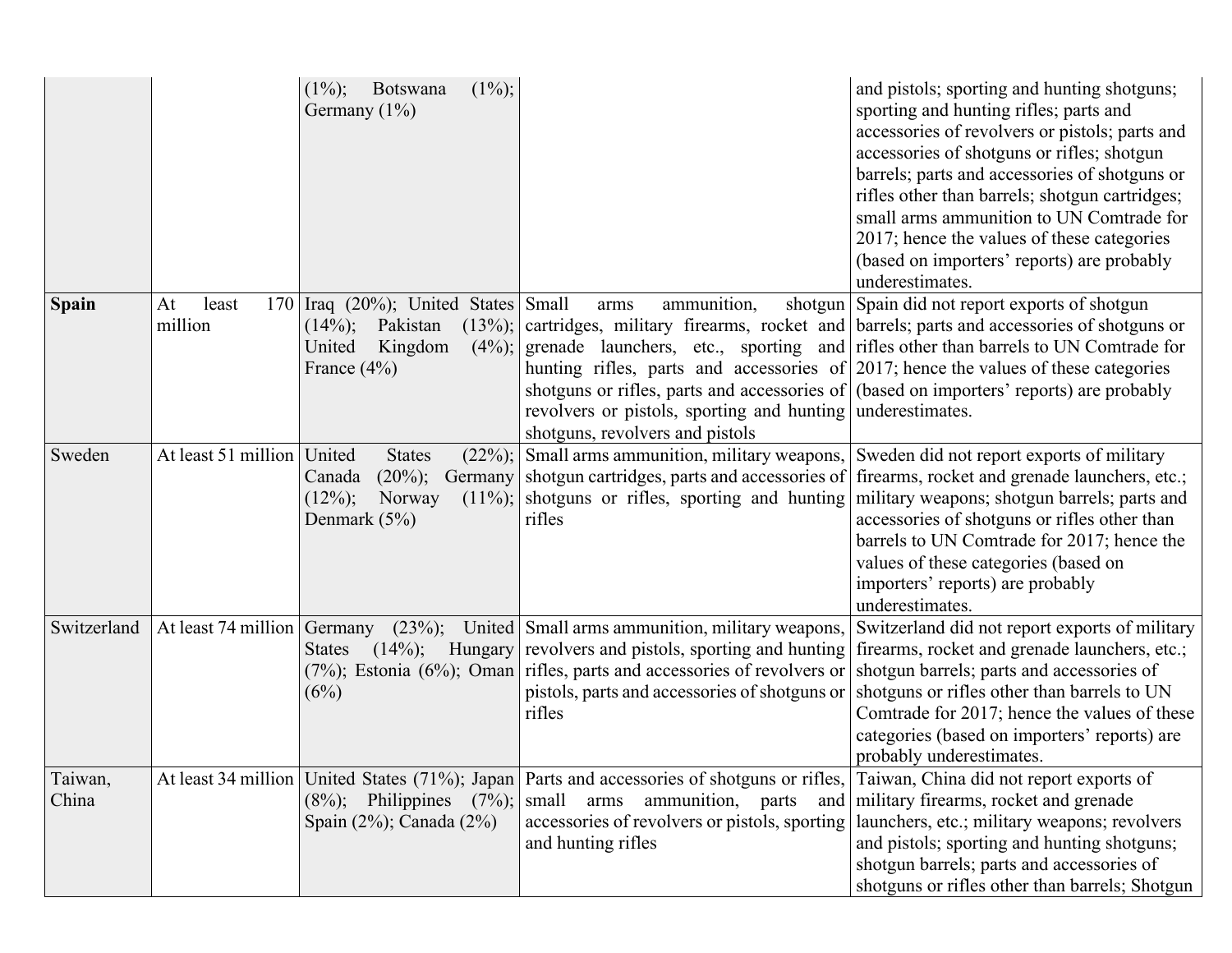|                                |                                 |                          |                                                                                                                                                                                                                                                                                                                                                               | cartridges to UN Comtrade for 2017; hence<br>the values of these categories (based on<br>importers' reports) are probably<br>underestimates.                                                                                                                                                                                                                                                                                                                                                                                                             |
|--------------------------------|---------------------------------|--------------------------|---------------------------------------------------------------------------------------------------------------------------------------------------------------------------------------------------------------------------------------------------------------------------------------------------------------------------------------------------------------|----------------------------------------------------------------------------------------------------------------------------------------------------------------------------------------------------------------------------------------------------------------------------------------------------------------------------------------------------------------------------------------------------------------------------------------------------------------------------------------------------------------------------------------------------------|
| <b>Turkey</b>                  | At<br>least<br>194<br>million   | $(4\%)$ ; Canada $(4\%)$ | United States (42%); Kenya Sporting and hunting shotguns, revolvers<br>$(4\%)$ ; Lebanon $(4\%)$ ; Oman and pistols, parts and accessories of<br>shotguns or rifles, military weapons,<br>sporting and hunting rifles, small arms<br>ammunition, shotgun cartridges                                                                                           | Turkey did not report exports of military<br>firearms, rocket and grenade launchers, etc.;<br>military weapons; shotgun barrels; parts and<br>accessories of shotguns or rifles other than<br>barrels to UN Comtrade for 2017; hence the<br>values of these categories (based on<br>importers' reports) are probably<br>underestimates.                                                                                                                                                                                                                  |
| United<br>Kingdom              | At least 86 million             | (4%)                     | Korea (5%); Australia (4%); hunting shotguns, shotgun cartridges,<br>Denmark (4%); Netherlands sporting and hunting rifles, military<br>grenade launchers, etc.                                                                                                                                                                                               | United States (31%); South Small arms ammunition, sporting and The United Kingdom did not report exports<br>of military firearms, rocket and grenade<br>launchers, etc.; military weapons; parts and<br>weapons, parts and accessories of shotguns accessories of revolvers or pistols; shotgun<br>or rifles, military firearms, rocket and barrels; parts and accessories of shotguns or<br>rifles other than barrels to UN Comtrade for<br>2017; hence the values of these categories<br>(based on importers' reports) are probably<br>underestimates. |
| <b>United</b><br><b>States</b> | least<br>At<br>1,131<br>million | Canada<br>$(16\%)$ ;     | Kuwait Small arms ammunition, military firearms,<br>$(12\%)$ ; Saudi Arabia $(8\%)$ ; rocket and grenade launchers, etc., military<br>Australia (7%); Jordan (5%) weapons, revolvers and pistols, sporting shotguns or rifles other than barrels to UN<br>revolvers or pistols, shotgun cartridges, probably underestimates.<br>sporting and hunting shotguns | The United States did not report exports of<br>shotgun barrels; parts and accessories of<br>and hunting rifles, parts and accessories of Comtrade for 2017; hence the values of these<br>shotguns or rifles, parts and accessories of categories (based on importers' reports) are                                                                                                                                                                                                                                                                       |

### **Notes**:

\* Top exporters (those with an annual export value equal to or greater than USD 100 million, according to UN Comtrade and estimates) are set in bold. \*\* Excluding transfers contributing less than 1 per cent of the total annual value. This ranking is based on both direct and mirror data, as reported to UN Comtrade and aggregated by the Norwegian Initiative on Small Arms Transfers (NISAT).

\*\*\* The UN Comtrade commodity categories used in this analysis of the small arms trade are: Military firearms, rocket and grenade launchers, etc.; Military weapons; Revolvers and pistols; Sporting and hunting shotguns; Sporting and hunting rifles; Parts and accessories of revolvers or pistols; Parts and accessories of shotguns or rifles; Parts and accessories of shotguns or rifles other than barrels; Shotgun cartridges; and Small arms ammunition. This list includes categories from different versions of the Harmonized System (HS), some of which states may still use to report on their transfers. In HS 2002, four categories replaced category 930100 (Military weapons): 930111 and 930119 (which were dropped by HS 2012) for artillery weapons, 930120 for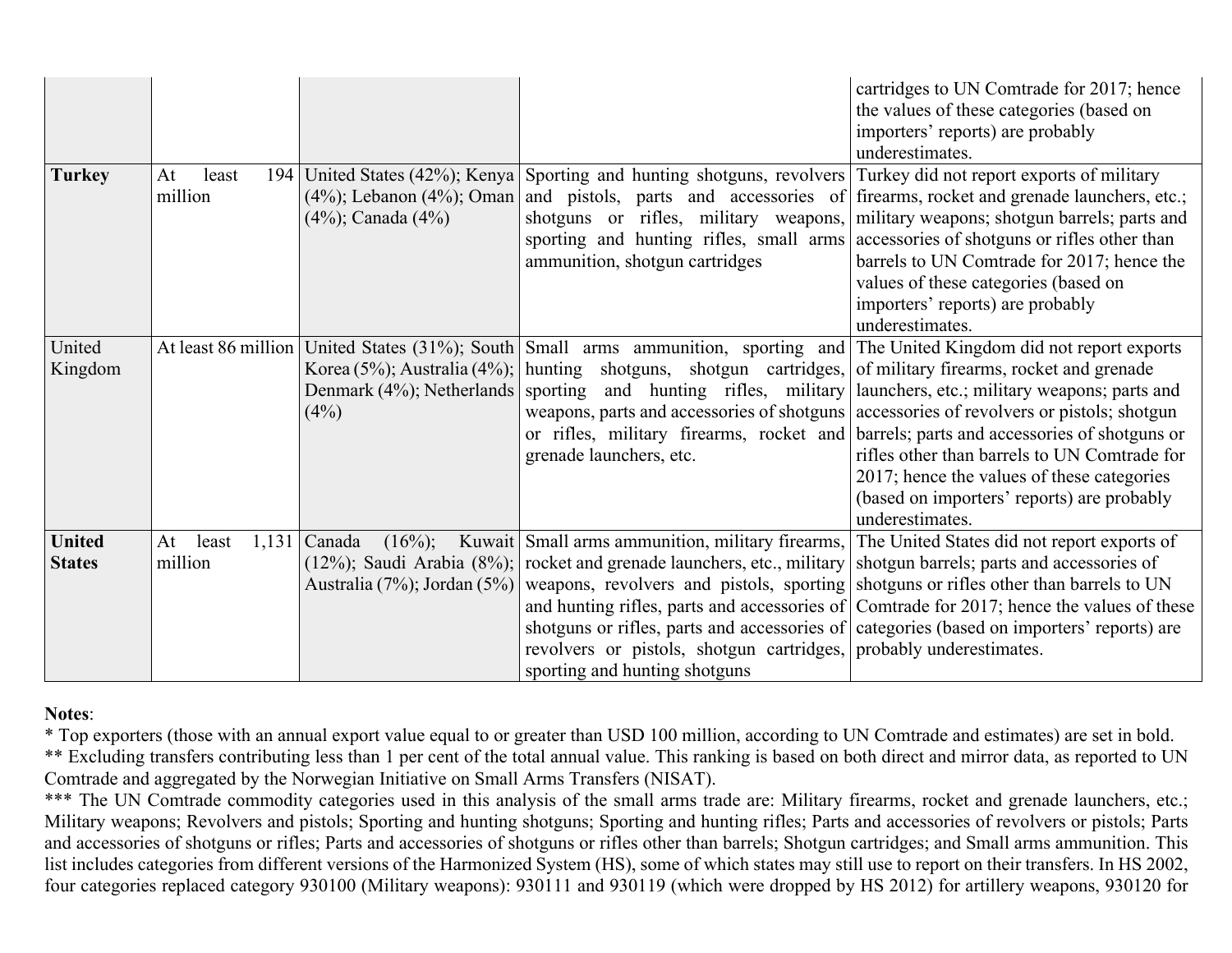light weapons, and 930190 for other military weapons. Similarly, in HS 2012, category 930520 (Parts and accessories of shotguns or rifles) replaced categories 930521 (Shotgun barrels) and 930529 (Parts and accessories of shotguns and rifles). \*\*\*\* UN Comtrade (n.d.).

#### **Explanatory notes**

Note A: UN Comtrade data in this table was calculated using NISAT's reliability index; see Small Arms Survey (2005, pp. 99–100, Box 4.1) and Marsh  $(2005)$ .

Note B: The cut-off date for inclusion of data from national arms export reports in this table is November 2019.

Note C: In this table, 'transfer' includes sales, international assistance and training, and temporary transfers. See Small Arms Survey (2009, p. 9, Box. 1.1). Note D: UN Comtrade figures exclude a variety of weapon types and ammunition, such as man-portable missiles; as a result, the figures presented here for some countries are probably underestimates.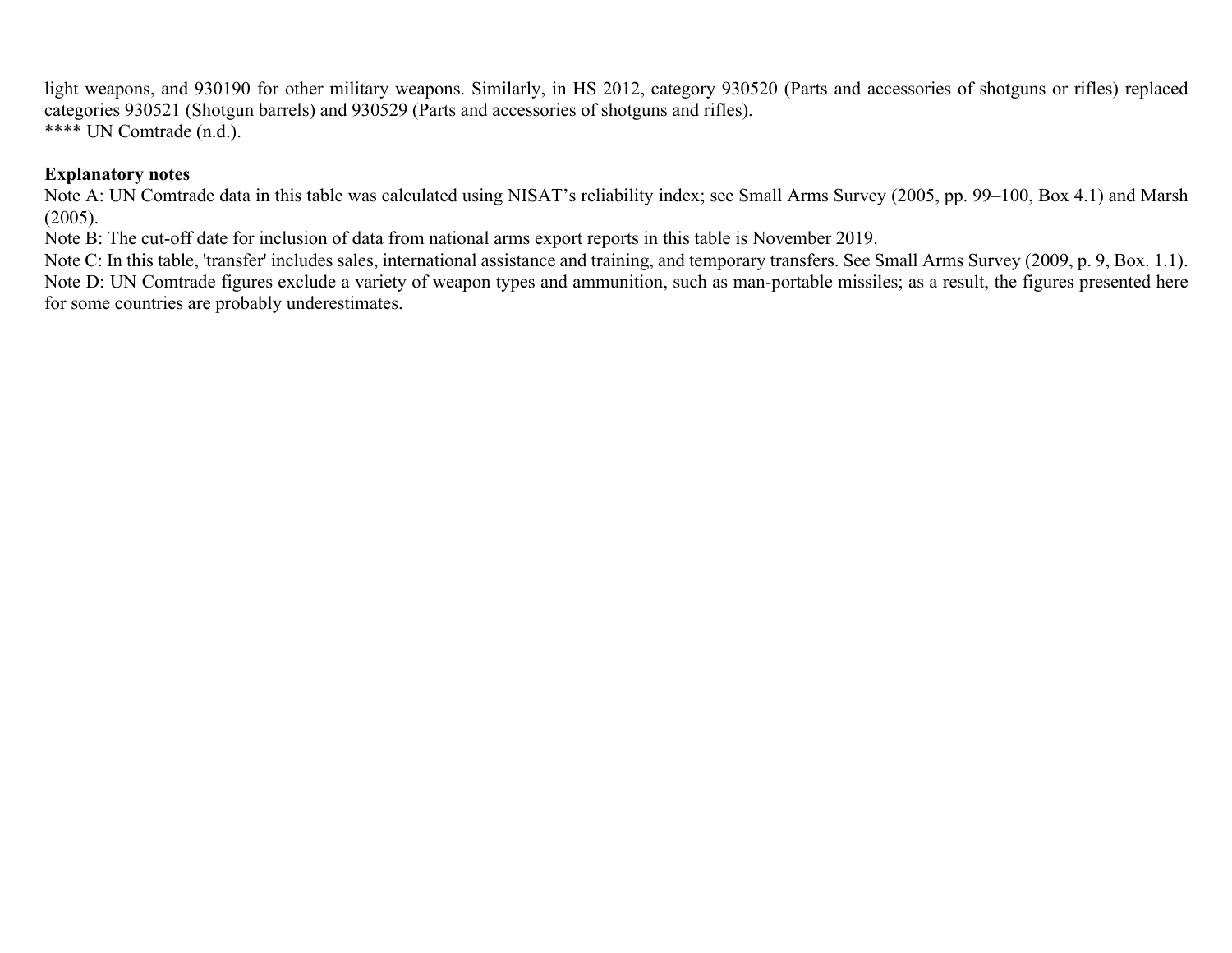Table A2 **Annual authorized small arms and light weapons imports by major importers (annual Imports of at least USD 10 million), 2017**

| Importer         | stated               |                                      | USD value, unless Main importer (top five Types of small arms and light weapons Remarks****<br>otherwise by decreasing value; imported/transferred** by decreasing value |                                                               |
|------------------|----------------------|--------------------------------------|--------------------------------------------------------------------------------------------------------------------------------------------------------------------------|---------------------------------------------------------------|
|                  | (rounded)<br>to      | the share<br>of<br>exports           |                                                                                                                                                                          |                                                               |
|                  | nearest million) *** | expressed<br>as<br>a                 |                                                                                                                                                                          |                                                               |
|                  |                      | percentage)                          |                                                                                                                                                                          |                                                               |
| Afghanistan      | At least 41 million  |                                      | United States (47%); Small arms ammunition, sporting and Afghanistan did not report imports of                                                                           |                                                               |
|                  |                      |                                      | Bosnia and Herzegovina hunting shotguns, military weapons, shotgun small arms or light weapons to UN                                                                     |                                                               |
|                  |                      |                                      | $(37\%)$ ; Turkey $(12\%)$ ; cartridges, revolvers and pistols                                                                                                           | Comtrade for 2017; hence the values of                        |
|                  |                      | Russian<br>Federation                |                                                                                                                                                                          | these categories (based on exporters'                         |
|                  |                      | $(2\%)$ ; Lebanon $(1\%)$            |                                                                                                                                                                          | reports) are probably underestimates.                         |
| Angola           | At least 17 million  |                                      | Lithuania (89%); Spain Military firearms, rocket and                                                                                                                     | grenade   Angola did not report imports of military           |
|                  |                      |                                      | $(10\%)$ ; Portugal $(1\%)$ ; launchers, etc., shotgun cartridges                                                                                                        | firearms, rocket and grenade launchers,                       |
|                  |                      | Italy $(\leq 1\%)$ ; Namibia         |                                                                                                                                                                          | etc.; military weapons; revolvers and                         |
|                  |                      | (<1%)                                |                                                                                                                                                                          | pistols; sporting and hunting shotguns;                       |
|                  |                      |                                      |                                                                                                                                                                          | sporting and hunting rifles; parts and                        |
|                  |                      |                                      |                                                                                                                                                                          | accessories of revolvers or pistols; parts                    |
|                  |                      |                                      |                                                                                                                                                                          | and accessories of shotguns or rifles;                        |
|                  |                      |                                      |                                                                                                                                                                          | shotgun barrels; parts and accessories of                     |
|                  |                      |                                      |                                                                                                                                                                          | shotguns or rifles other than barrels;                        |
|                  |                      |                                      |                                                                                                                                                                          | shotgun<br>cartridges;<br>small<br>arms                       |
|                  |                      |                                      |                                                                                                                                                                          | ammunition to UN Comtrade for 2017;                           |
|                  |                      |                                      |                                                                                                                                                                          | hence the values of these categories                          |
|                  |                      |                                      |                                                                                                                                                                          | (based on exporters' reports) are probably<br>underestimates. |
| Argentina        | At least 24 million  | $(34\%)$ ;<br>Italy                  | United Revolvers<br>pistols,<br>small<br>and                                                                                                                             | arms Argentina did not report imports of                      |
|                  |                      | $(23\%)$ ;<br><b>States</b>          | Brazil ammunition, sporting and hunting shotguns, shotgun barrels; parts and accessories of                                                                              |                                                               |
|                  |                      |                                      | $(19\%)$ ; Czech Republic parts and accessories of revolvers or pistols, shotguns or rifles other than barrels to UN                                                     |                                                               |
|                  |                      | $(6\%)$ ; Spain $(5\%)$              | sporting and hunting rifles, shotgun Comtrade for 2017; hence the values of                                                                                              |                                                               |
|                  |                      |                                      | cartridges, parts and accessories of shotguns these categories (based on exporters'                                                                                      |                                                               |
|                  |                      |                                      | or rifles, military weapons                                                                                                                                              | reports) are probably underestimates.                         |
| <b>Australia</b> | At least 163 million | United States<br>$(47\%)$ ;          | Small arms ammunition, sporting and Australia did not report imports of                                                                                                  |                                                               |
|                  |                      | unspecified<br>country               | hunting rifles, military firearms, rocket and shotgun barrels; parts and accessories of                                                                                  |                                                               |
|                  |                      | $(19\%)$ ; Germany $(6\%)$ ; grenade | launchers,<br>etc.,<br>parts                                                                                                                                             | and shotguns or rifles other than barrels to UN               |
|                  |                      | Italy $(5\%)$ ; Finland $(4\%)$      | accessories of shotguns or rifles, sporting Comtrade for 2017; hence the values of                                                                                       |                                                               |
|                  |                      |                                      | and hunting shotguns, shotgun cartridges,                                                                                                                                |                                                               |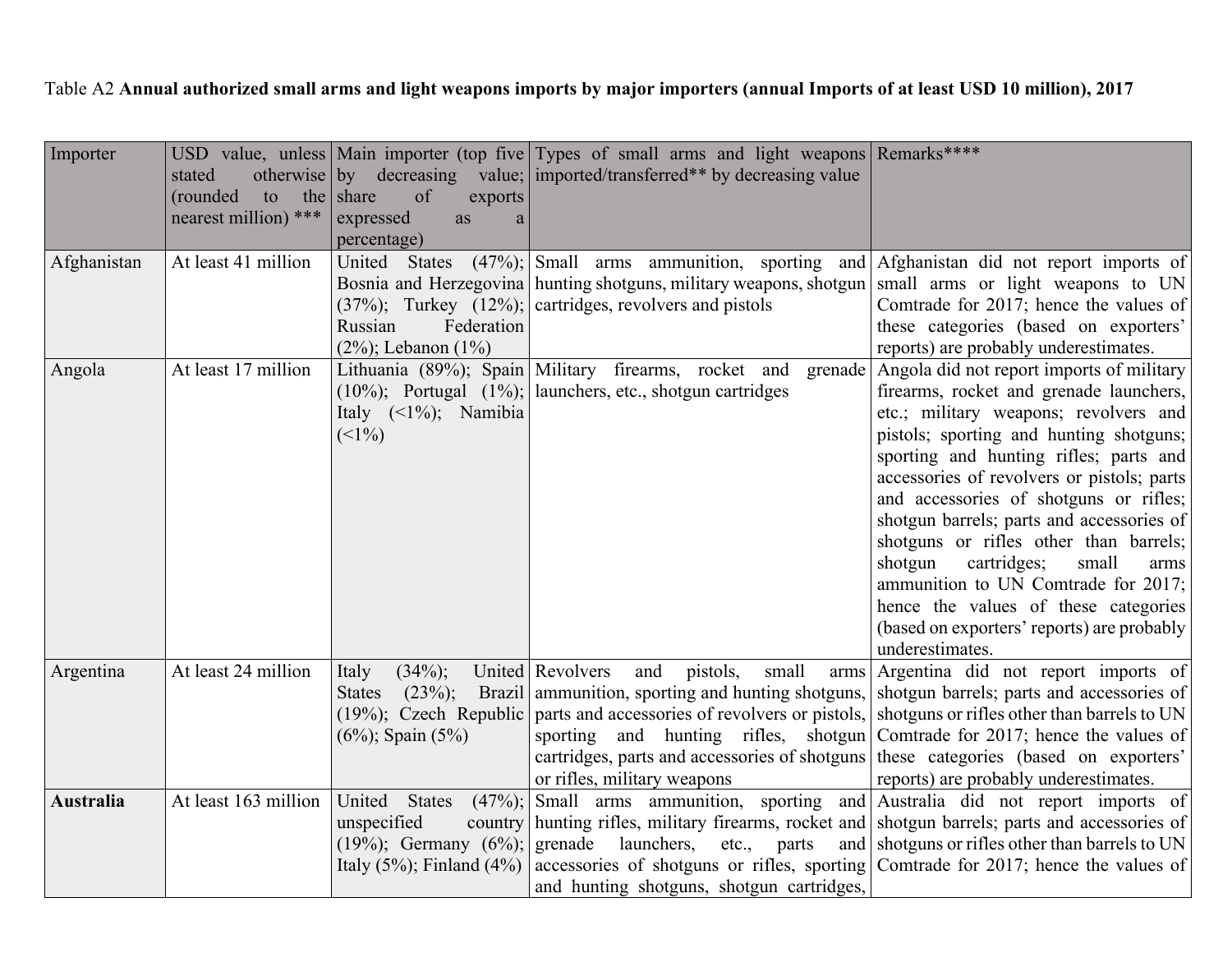|               |                     |                                      | revolvers and pistols, parts and accessories these categories (based on exporters'                           |                                                                                      |
|---------------|---------------------|--------------------------------------|--------------------------------------------------------------------------------------------------------------|--------------------------------------------------------------------------------------|
|               |                     |                                      | of revolvers or pistols                                                                                      | reports) are probably underestimates.                                                |
| Austria       | At least 71 million | Germany<br>$(42\%)$ ;                | Small arms ammunition, sporting and Austria did not report imports of military                               |                                                                                      |
|               |                     | unspecified                          | country hunting rifles, parts and accessories of weapons; shotgun barrels; parts and                         |                                                                                      |
|               |                     |                                      | $(20\%)$ ; Czech Republic shotguns or rifles, revolvers and pistols, accessories of shotguns or rifles other |                                                                                      |
|               |                     | United<br><b>States</b><br>$(6\%)$ ; | sporting and hunting shotguns, parts and than barrels to UN Comtrade for 2017;                               |                                                                                      |
|               |                     | $(6\%)$ ; Italy $(5\%)$              | accessories of revolvers or pistols, shotgun hence the values of these categories<br>cartridges              | (based on exporters' reports) are probably                                           |
|               |                     |                                      |                                                                                                              | underestimates.                                                                      |
| Belgium       | At least 78 million | <b>States</b><br>United              | $(23\%)$ ; Sporting and hunting shotguns, sporting and Belgium did not report imports of                     |                                                                                      |
|               |                     |                                      | Japan (21%); Portugal hunting rifles, small arms ammunition, military firearms, rocket and grenade           |                                                                                      |
|               |                     | $(19\%)$ ; Italy                     | $(10\%)$ ; revolvers and pistols, shotgun cartridges, launchers,                                             | military<br>$etc.$ ;<br>weapons;                                                     |
|               |                     | Germany (7%)                         | parts and accessories of shotguns or rifles, revolvers                                                       | and<br>pistols;<br>parts<br>and                                                      |
|               |                     |                                      | military weapons, parts and accessories of accessories of revolvers or pistols;                              |                                                                                      |
|               |                     |                                      | revolvers or pistols, military firearms, rocket shotgun barrels; parts and accessories of                    |                                                                                      |
|               |                     |                                      | and grenade launchers, etc.                                                                                  | shotguns or rifles other than barrels to UN                                          |
|               |                     |                                      |                                                                                                              | Comtrade for 2017; hence the values of                                               |
|               |                     |                                      |                                                                                                              | these categories (based on exporters'                                                |
|               |                     |                                      |                                                                                                              | reports) are probably underestimates.                                                |
| <b>Brazil</b> | At least 14 million |                                      | France (16%); Sweden Military weapons, revolvers and pistols, Brazil did not report imports of shotgun       |                                                                                      |
|               |                     | $(15\%)$ ;<br>United                 | States sporting and hunting shotguns, military barrels; parts and accessories of shotguns                    |                                                                                      |
|               |                     | $(15\%)$ ;<br>Italy                  | $(14\%)$ ; firearms, rocket and grenade launchers, etc., or rifles other than barrels to UN                  |                                                                                      |
|               |                     | Austria $(13\%)$                     | small<br>ammunition, parts<br>arms                                                                           | and Comtrade for 2017; hence the values of                                           |
|               |                     |                                      | accessories of shotguns or rifles, parts and these categories (based on exporters'                           |                                                                                      |
|               |                     |                                      | accessories of revolvers or pistols, sporting reports) are probably underestimates.                          |                                                                                      |
|               |                     |                                      | and hunting rifles                                                                                           |                                                                                      |
| Bulgaria      | At least 16 million | Germany                              | $(43\%)$ ; Parts and accessories of shotguns or rifles, Bulgaria did not report imports of                   |                                                                                      |
|               |                     |                                      | Slovakia (19%); Italy small arms ammunition, military weapons, military firearms, rocket and grenade         |                                                                                      |
|               |                     |                                      | $(15\%)$ ; Turkey $(4\%)$ ; sporting and hunting rifles, shotgun aunchers,                                   | military<br>$etc.$ ;<br>weapons;                                                     |
|               |                     |                                      | Bosnia and Herzegovina cartridges, sporting and hunting shotguns, revolvers and pistols; sporting and        |                                                                                      |
|               |                     | (2%)                                 | revolvers and pistols                                                                                        | hunting shotguns; sporting and hunting<br>rifles; parts and accessories of revolvers |
|               |                     |                                      |                                                                                                              | or pistols; parts and accessories of                                                 |
|               |                     |                                      |                                                                                                              | shotguns or rifles; shotgun barrels; parts                                           |
|               |                     |                                      |                                                                                                              | and accessories of shotguns or rifles other                                          |
|               |                     |                                      |                                                                                                              | than barrels; shotgun cartridges; small                                              |
|               |                     |                                      |                                                                                                              | arms ammunition to UN Comtrade for                                                   |
|               |                     |                                      |                                                                                                              | 2017; hence the values of these categories                                           |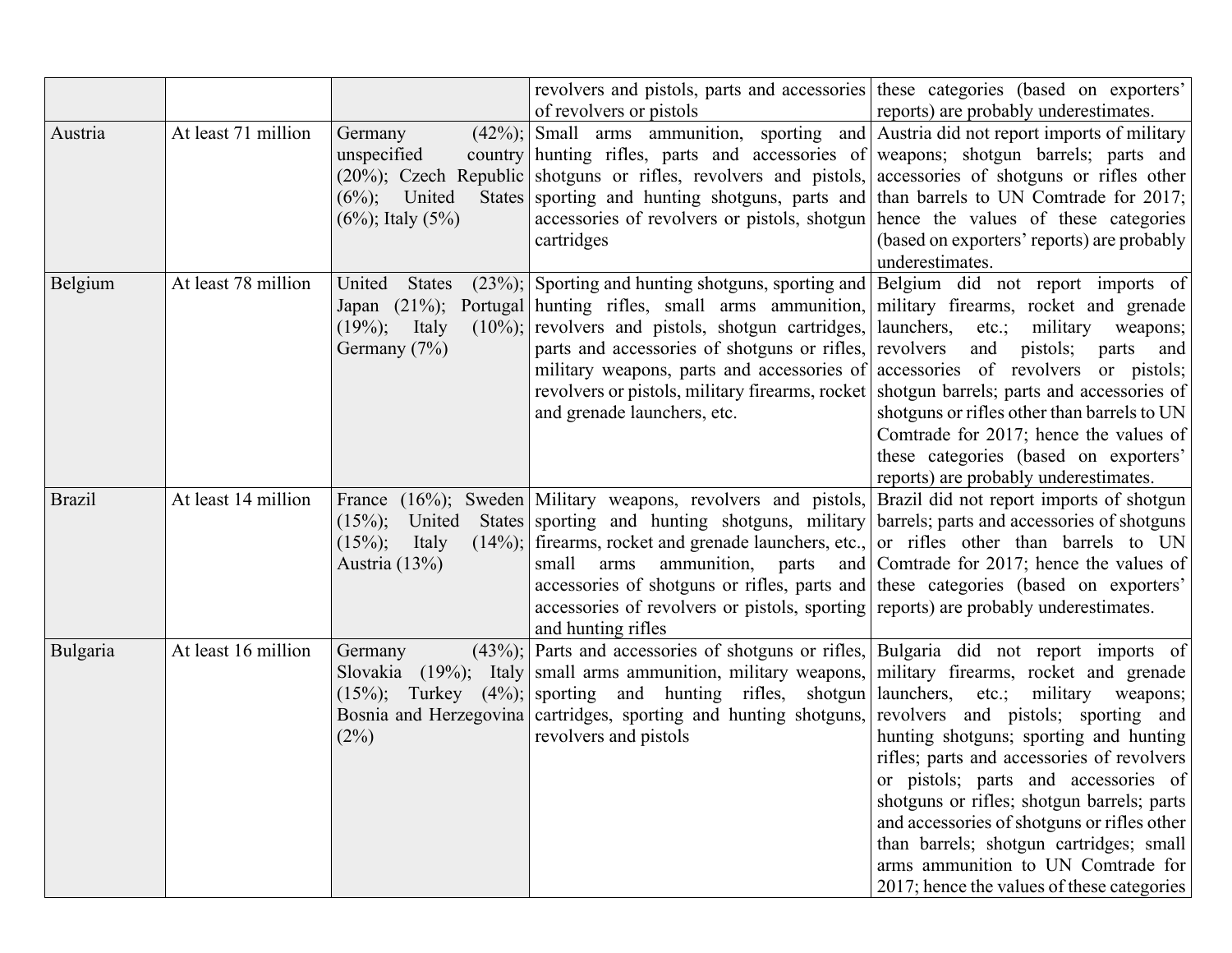|                   |                      |                                                                                                                        |                                                                                                                                                                                                                                                                                                                                                                                                                                                                                                                                                                                     | (based on exporters' reports) are probably<br>underestimates.                                                                                                                                                                    |
|-------------------|----------------------|------------------------------------------------------------------------------------------------------------------------|-------------------------------------------------------------------------------------------------------------------------------------------------------------------------------------------------------------------------------------------------------------------------------------------------------------------------------------------------------------------------------------------------------------------------------------------------------------------------------------------------------------------------------------------------------------------------------------|----------------------------------------------------------------------------------------------------------------------------------------------------------------------------------------------------------------------------------|
| Canada            | At least 283 million | United<br><b>States</b><br>$(6\%)$ ;<br>Italy<br>Germany<br>$(4\%)$ ;<br>Sweden<br>Serbia (3%)                         | $(64%)$ ; Small arms ammunition, sporting and Canada did not report imports of shotgun<br>hunting rifles, revolvers and pistols, sporting   barrels; parts and accessories of shotguns<br>$(4\%)$ ; and hunting shotguns, parts and accessories or rifles other than barrels to UN<br>of shotguns or rifles, military weapons, Comtrade for 2017; hence the values of<br>shotgun cartridges, parts and accessories of these categories (based on exporters'<br>revolvers or pistols, military firearms, rocket reports) are probably underestimates.<br>and grenade launchers, etc. |                                                                                                                                                                                                                                  |
| Chile             | At least 12 million  | <b>Brazil</b><br>$(22\%)$ ;<br>$(18\%)$ ;<br><b>States</b><br>$(17\%)$ ;<br>Italy<br>China $(5%)$                      | United Small arms ammunition, shotgun cartridges, Chile did not report imports of military<br>Spain revolvers and pistols, sporting and hunting firearms, rocket and grenade launchers,<br>$(13\%)$ ; rifles, sporting and hunting shotguns, etc.;<br>military weapons                                                                                                                                                                                                                                                                                                              | shotgun<br>barrels;<br>parts<br>and<br>accessories of shotguns or rifles other<br>than barrels to UN Comtrade for 2017;<br>hence the values of these categories<br>(based on exporters' reports) are probably<br>underestimates. |
| China             | At least 10 million  | Italy<br>$(10\%)$ ;<br>$(10\%)$ ;<br>(8%)                                                                              | $(34\%)$ ; Germany Shotgun cartridges, small arms ammunition, China did not report imports of military<br>(27%); United Kingdom sporting and hunting rifles, sporting and firearms, rocket and grenade launchers,<br>Switzerland hunting shotguns, revolvers and pistols, etc.; military weapons; revolvers and<br>United States military firearms, rocket and grenade pistols; parts and accessories of revolvers<br>launchers, etc., parts and accessories of or pistols; shotgun barrels; parts and<br>shotguns or rifles                                                        | accessories of shotguns or rifles other<br>than barrels; small arms ammunition to<br>UN Comtrade for 2017; hence the values<br>of these categories (based on exporters'<br>reports) are probably underestimates.                 |
| Croatia           | At least 27 million  | Bulgaria (29%);<br>Slovakia (25%); Bosnia<br>and Herzegovina $(12\%)$ ;<br>Czech Republic $(6\%)$ ;<br>Austria $(5\%)$ | Small arms ammunition, military weapons,<br>sporting and hunting rifles, revolvers and barrels; parts and accessories of shotguns<br>pistols, sporting and hunting shotguns, parts or rifles other than barrels to UN<br>and accessories of shotguns or rifles, Comtrade for 2017; hence the values of<br>shotgun cartridges                                                                                                                                                                                                                                                        | Croatia did not report imports of shotgun<br>these categories (based on exporters'<br>reports) are probably underestimates.                                                                                                      |
| Czech<br>Republic | At least 47 million  | $(8\%)$ ;<br>Spain<br>States $(7%)$                                                                                    | Italy (14%); Slovakia Parts and accessories of shotguns or rifles, Czech Republic did not report imports of<br>$(12\%)$ ; Germany $(11\%)$ ; parts and accessories of revolvers or pistols, military firearms, rocket and grenade<br>United small arms ammunition, revolvers and launchers, etc.; military weapons;<br>pistols, sporting and hunting rifles, sporting shotgun barrels; parts and accessories of<br>and hunting shotguns, military weapons, shotguns or rifles other than barrels to UN                                                                              |                                                                                                                                                                                                                                  |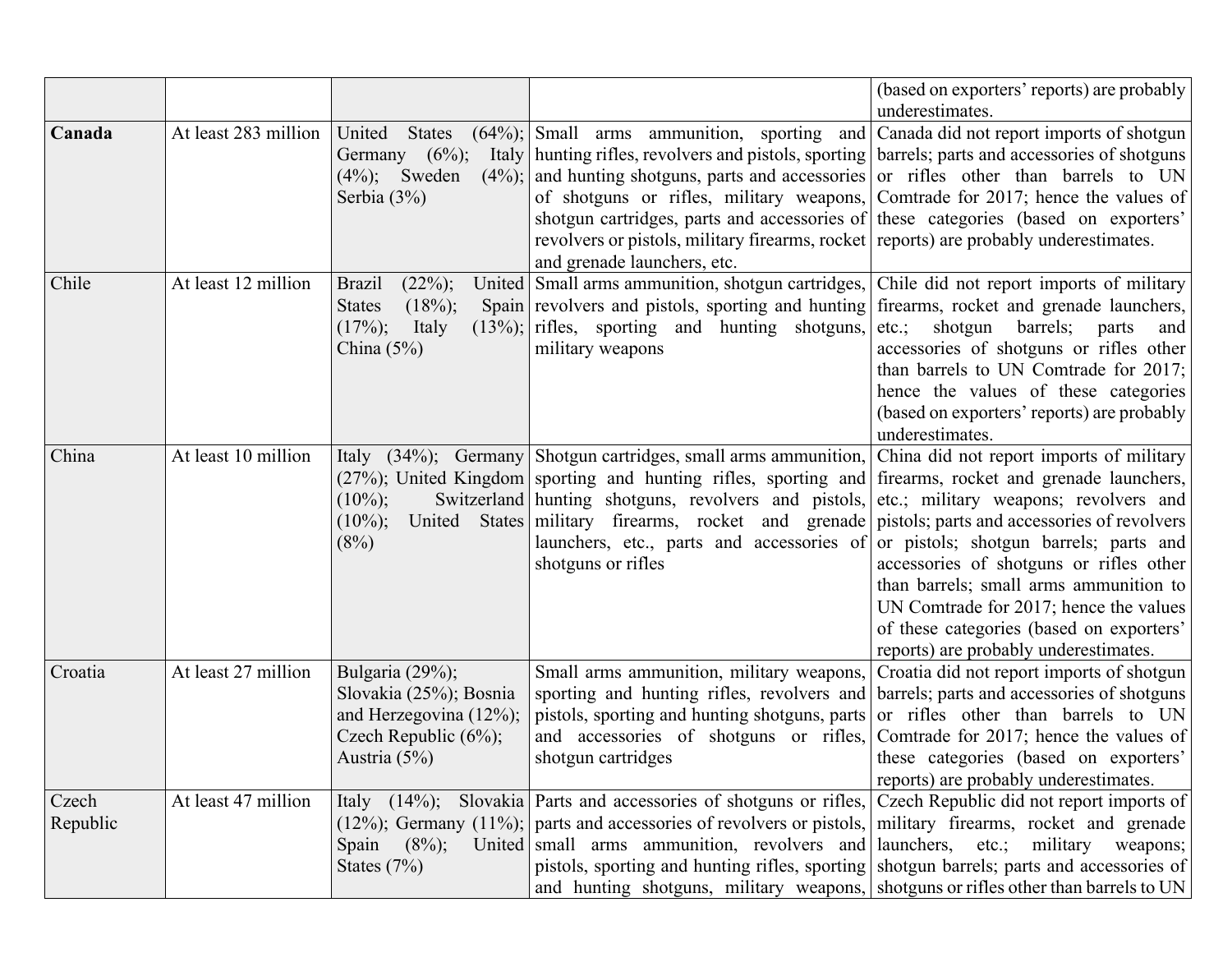|         |                      |                                                                | shotgun cartridges, military firearms, rocket Comtrade for 2017; hence the values of<br>and grenade launchers, etc.                                                                                                                                                                                                                                                                                                                             | these categories (based on exporters'<br>reports) are probably underestimates.                                                                                                                                                                                                                                                                                                                                                                           |
|---------|----------------------|----------------------------------------------------------------|-------------------------------------------------------------------------------------------------------------------------------------------------------------------------------------------------------------------------------------------------------------------------------------------------------------------------------------------------------------------------------------------------------------------------------------------------|----------------------------------------------------------------------------------------------------------------------------------------------------------------------------------------------------------------------------------------------------------------------------------------------------------------------------------------------------------------------------------------------------------------------------------------------------------|
| Denmark | At least 36 million  | Belgium (9%)                                                   | Germany (23%); United Small arms ammunition, shotgun cartridges,<br>States (17%); Italy (9%); sporting and hunting rifles, sporting and military firearms, rocket and grenade<br>United Kingdom $(9\%)$ ; hunting shotguns, parts and accessories of<br>shotguns or rifles, parts and accessories of<br>revolvers or pistols, revolvers and pistols,<br>military weapons                                                                        | Denmark did not report imports of<br>launchers, etc.; shotgun barrels; parts and<br>accessories of shotguns or rifles other<br>than barrels to UN Comtrade for 2017;<br>hence the values of these categories<br>(based on exporters' reports) are probably<br>underestimates.                                                                                                                                                                            |
| Egypt   | At least 12 million  | $(6\%)$ ; Italy $(4\%)$                                        | Bosnia and Herzegovina Small arms ammunition, military firearms,<br>$(52\%)$ ; Pakistan $(14\%)$ ; rocket and grenade launchers, etc., parts and<br>Serbia (14%); Cyprus accessories of revolvers or pistols, shotgun<br>cartridges, sporting and hunting shotguns,<br>revolvers and pistols                                                                                                                                                    | Egypt did not report imports of military<br>firearms, rocket and grenade launchers,<br>etc.; military weapons; sporting and<br>hunting shotguns; sporting and hunting<br>rifles; parts and accessories of shotguns<br>or rifles; shotgun barrels; parts and<br>accessories of shotguns or rifles other<br>than barrels to UN Comtrade for 2017;<br>hence the values of these categories<br>(based on exporters' reports) are probably<br>underestimates. |
| Estonia | At least 28 million  | <b>Brazil</b><br>Switzerland<br>$(5\%)$ ;<br>Federation $(3%)$ | $(55\%)$ ; Small arms ammunition, shotgun cartridges,<br>$(17\%)$ ; revolvers and pistols, parts and accessories barrels; parts and accessories of shotguns<br>Austria (6%); Germany of shotguns or rifles, sporting and hunting or rifles other than barrels to UN<br>Russian rifles, parts and accessories of revolvers or<br>pistols, military weapons                                                                                       | Estonia did not report imports of shotgun<br>Comtrade for 2017; hence the values of<br>these categories (based on exporters'<br>reports) are probably underestimates.                                                                                                                                                                                                                                                                                    |
| Finland | At least 25 million  | Italy $(21\%)$ ; Germany Small<br>$(9\%)$ ; Sweden $(8\%)$     | ammunition, parts<br>arms<br>(18%); United States accessories of shotguns or rifles, sporting firearms, rocket and grenade launchers,<br>(14%); Czech Republic and hunting shotguns, shotgun cartridges, etc.; military weapons; shotgun barrels;<br>sporting and hunting rifles, parts and parts and accessories of shotguns or rifles<br>accessories of revolvers or pistols, revolvers of the than barrels to UN Comtrade for<br>and pistols | and Finland did not report imports of military<br>2017; hence the values of these categories<br>(based on exporters' reports) are probably<br>underestimates.                                                                                                                                                                                                                                                                                            |
| France  | At least 140 million | $(22\%)$ ;<br>United                                           | Germany $(22\%)$ ; Italy Small arms ammunition, sporting and France did not report imports of military<br>States hunting rifles, sporting<br>and                                                                                                                                                                                                                                                                                                | hunting firearms, rocket and grenade launchers,                                                                                                                                                                                                                                                                                                                                                                                                          |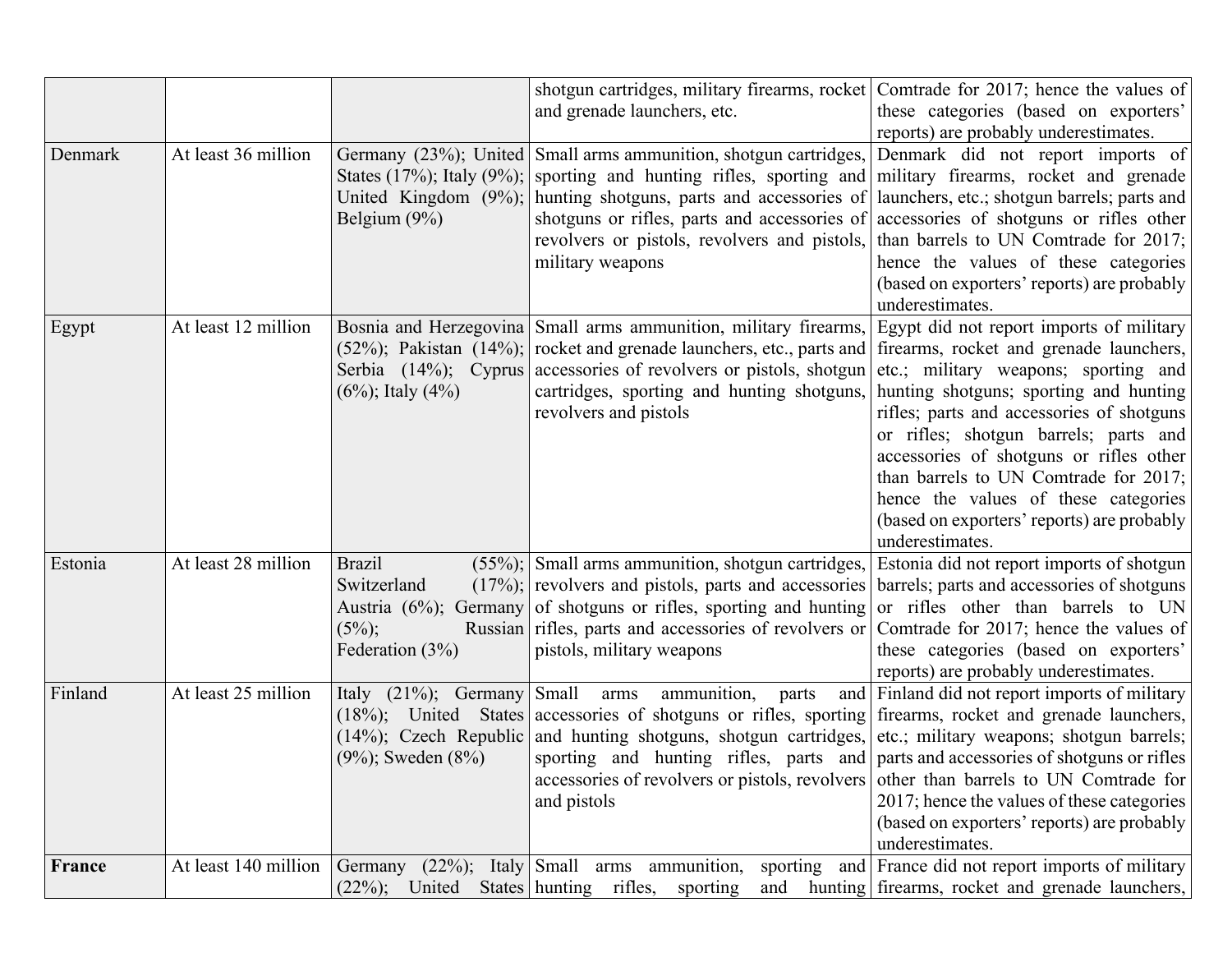|           |                      | $(7%)$ ; Belgium $(5%)$                                                                              | $(14\%)$ ; Czech Republic shotguns, parts and accessories of shotguns etc.; military weapons; revolvers and<br>or rifles, revolvers and pistols, shotgun pistols; parts and accessories of revolvers<br>cartridges, parts and accessories of revolvers or pistols; shotgun barrels; parts and<br>or pistols, military weapons            | accessories of shotguns or rifles other<br>than barrels to UN Comtrade for 2017;<br>hence the values of these categories<br>(based on exporters' reports) are probably<br>underestimates.                                                                                                                                                                                                                                                                             |
|-----------|----------------------|------------------------------------------------------------------------------------------------------|------------------------------------------------------------------------------------------------------------------------------------------------------------------------------------------------------------------------------------------------------------------------------------------------------------------------------------------|-----------------------------------------------------------------------------------------------------------------------------------------------------------------------------------------------------------------------------------------------------------------------------------------------------------------------------------------------------------------------------------------------------------------------------------------------------------------------|
| Germany   | At least 219 million | United States (16%);<br>Italy $(14\%)$ ; Brazil<br>$(11\%)$ ; Hungary $(10\%)$ ;<br>Switzerland (8%) | Small arms ammunition, shotgun cartridges,<br>parts and accessories of shotguns or rifles,<br>sporting and hunting rifles, revolvers and<br>pistols, parts and accessories of revolvers or<br>pistols, sporting and hunting shotguns                                                                                                     | Germany did not report imports of<br>military firearms, rocket and grenade<br>launchers, etc.; military weapons;<br>shotgun barrels; parts and accessories of<br>shotguns or rifles other than barrels to UN<br>Comtrade for 2017; hence the values of<br>these categories (based on exporters'<br>reports) are probably underestimates.                                                                                                                              |
| Ghana     | At least 14 million  | $(31\%)$ ;<br>Spain<br>Italy $(5%)$                                                                  | China Shotgun cartridges, military weapons,<br>(25%); American Samoa military firearms, rocket and grenade and hunting rifles; shotgun barrels; parts<br>$(25\%)$ ; Serbia $(10\%)$ ; launchers, etc., small arms ammunition,<br>sporting and hunting shotguns                                                                           | Ghana did not report imports of sporting<br>and accessories of shotguns or rifles other<br>than barrels to UN Comtrade for 2017;<br>hence the values of these categories<br>(based on exporters' reports) are probably<br>underestimates.                                                                                                                                                                                                                             |
| Guatemala | At least 12 million  | United<br><b>States</b><br>Canada (8%); Turkey<br>$(8\%)$ ; Germany $(7\%)$                          | $(43\%)$ ; Revolvers<br>and<br>pistols,<br>small<br>Czech Republic (8%); ammunition, sporting and hunting rifles, military firearms, rocket and grenade<br>sporting and hunting shotguns, shotgun launchers, etc.; military weapons;<br>cartridges, parts and accessories of revolvers revolvers and pistols; sporting and<br>or pistols | arms Guatemala did not report imports of<br>hunting shotguns; sporting and hunting<br>rifles; parts and accessories of revolvers<br>or pistols; parts and accessories of<br>shotguns or rifles; shotgun barrels; parts<br>and accessories of shotguns or rifles other<br>than barrels; shotgun cartridges; small<br>arms ammunition to UN Comtrade for<br>2017; hence the values of these categories<br>(based on exporters' reports) are probably<br>underestimates. |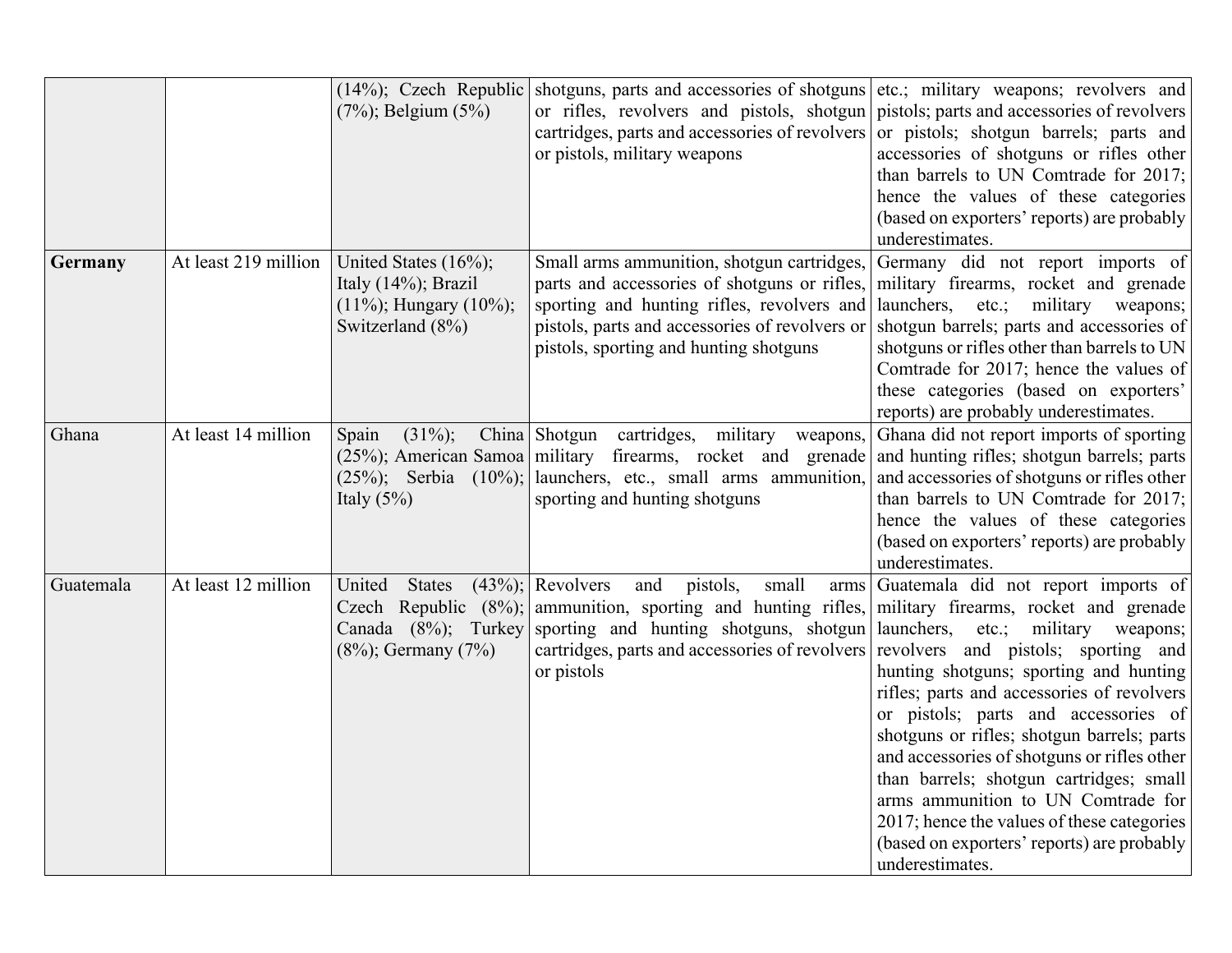| Honduras  | At least 13 million | $(17\%)$ ;<br>United<br><b>Brazil</b><br>$(8\%)$ ;<br>$(16\%)$ ;<br>Philippines $(7%)$                | Israel (41%); Mexico Revolvers and pistols, shotgun cartridges, Honduras did not report imports of<br>States small arms ammunition, military weapons, shotgun barrels; parts and accessories of<br>sporting and hunting rifles, sporting and<br>hunting shotguns                                                                                                                                              | shotguns or rifles other than barrels to UN<br>Comtrade for 2017; hence the values of<br>these categories (based on exporters'<br>reports) are probably underestimates.                                                                                                                                                                |
|-----------|---------------------|-------------------------------------------------------------------------------------------------------|---------------------------------------------------------------------------------------------------------------------------------------------------------------------------------------------------------------------------------------------------------------------------------------------------------------------------------------------------------------------------------------------------------------|----------------------------------------------------------------------------------------------------------------------------------------------------------------------------------------------------------------------------------------------------------------------------------------------------------------------------------------|
| Hungary   | At least 18 million | Switzerland<br>$(14\%)$ ; Slovakia $(5\%)$ ;<br>United States (5%)                                    | $(27\%)$ ; Small arms ammunition, sporting and Hungary did not report imports of<br>Germany (24%); Italy hunting rifles, shotgun cartridges, sporting military firearms, rocket and grenade<br>and hunting shotguns, parts and accessories<br>of shotguns or rifles, revolvers and pistols,<br>military weapons, parts and accessories of parts and accessories of shotguns or rifles<br>revolvers or pistols | launchers,<br>etc.;<br>military weapons;<br>revolvers and pistols; shotgun barrels;<br>other than barrels; shotgun cartridges;<br>small arms ammunition to UN Comtrade<br>for 2017; hence the values of these<br>categories (based on exporters' reports)<br>are probably underestimates.                                              |
| India     | At least 11 million | Bulgaria<br>Germany<br>$(10\%)$ ; Cyprus<br>Switzerland $(6\%)$                                       | $(33\%)$ ; Shotgun cartridges, small arms ammunition.<br>$(21\%)$ ; Italy sporting and hunting rifles, sporting and<br>$(7%)$ ; hunting shotguns, parts and accessories of<br>shotguns or rifles, revolvers and pistols                                                                                                                                                                                       | India did not report imports of military<br>firearms, rocket and grenade launchers,<br>etc.; military weapons; shotgun barrels;<br>parts and accessories of shotguns or rifles<br>other than barrels to UN Comtrade for<br>2017; hence the values of these categories<br>(based on exporters' reports) are probably<br>underestimates. |
| Indonesia | At least 90 million | United<br><b>States</b><br>$(21\%)$ ;<br>France<br>Croatia $(4\%)$                                    | $(23\%)$ ; Military weapons, small arms ammunition,<br>South military firearms, rocket and grenade shotgun barrels; parts and accessories of<br>Korea (18%); Italy (9%);   launchers, etc., revolvers and pistols,   shotguns or rifles other than barrels to UN<br>sporting and hunting rifles, parts and Comtrade for 2017; hence the values of<br>accessories of revolvers or pistols                      | Indonesia did not report imports of<br>these categories (based on exporters'<br>reports) are probably underestimates.                                                                                                                                                                                                                  |
| Iraq      | At least 51 million | Spain<br>$(67\%)$ ;<br>$(23\%)$ ;<br>Korea<br>Emirates<br>Arab<br>Croatia $(3\%)$ ;<br>States $(2\%)$ | South Small arms ammunition, military firearms, Iraq did not report imports of small arms<br>United rocket and grenade launchers, etc., sporting or light weapons to UN Comtrade for<br>$(5\%)$ ; and hunting rifles, revolvers and pistols, 2017; hence the values of these categories<br>United   military weapons                                                                                          | (based on exporters' reports) are probably<br>underestimates.                                                                                                                                                                                                                                                                          |
| Israel    | At least 55 million | $(51\%)$ ; Small<br>United<br><b>States</b>                                                           | ammunition,<br>parts<br>arms<br>Slovakia (10%); India accessories of revolvers or pistols, military firearms, rocket and grenade launchers,<br>firearms, rocket and grenade launchers, etc., etc.; military weapons; revolvers and                                                                                                                                                                            | and Israel did not report imports of military                                                                                                                                                                                                                                                                                          |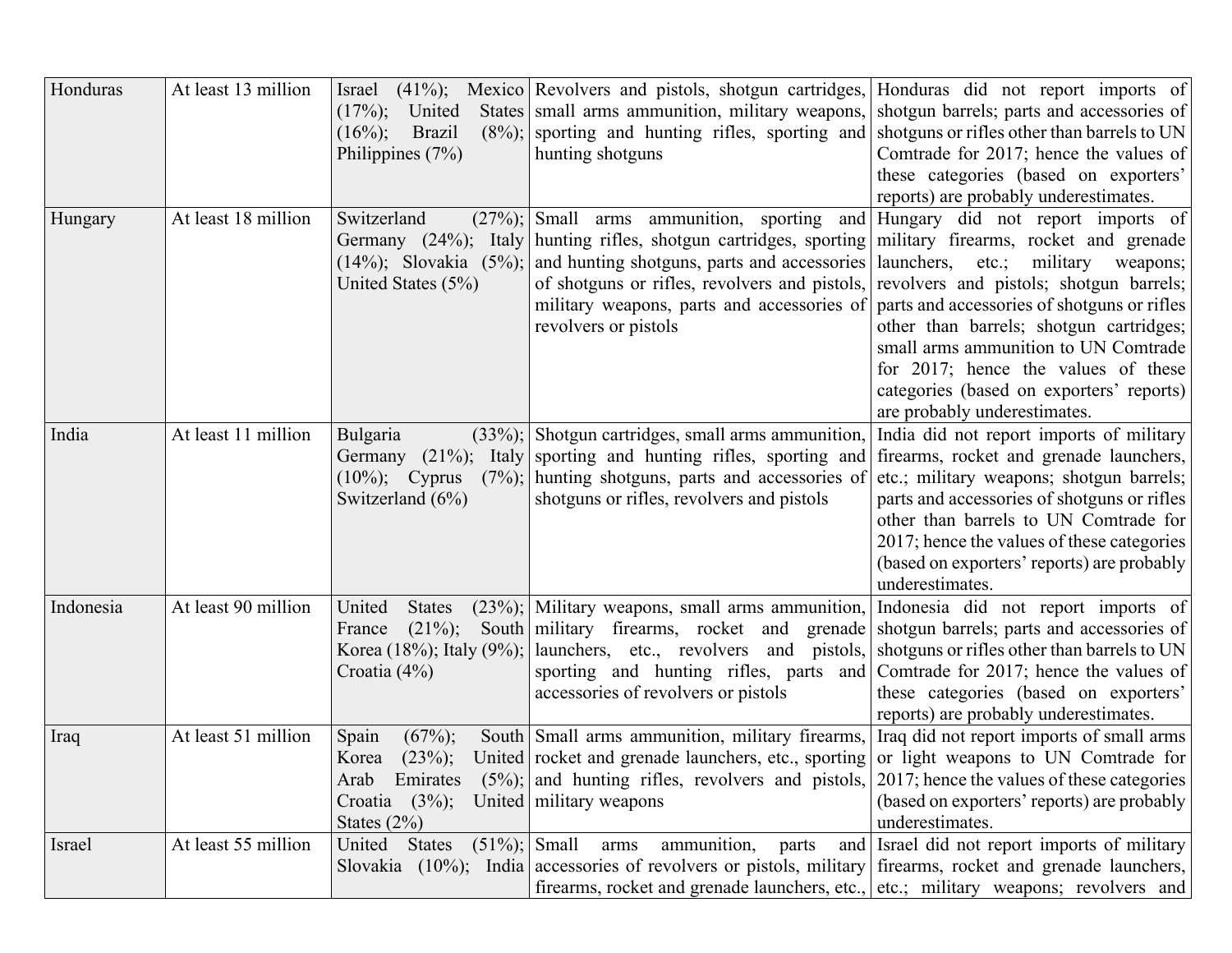|        |                     | Italy $(8\%)$                                                     | $(9\%)$ ; South Korea $(9\%)$ ; revolvers and pistols, parts and accessories pistols; sporting and hunting shotguns;<br>of shotguns or rifles, shotgun cartridges,<br>military weapons                                                                                                                                                       | sporting and hunting rifles; parts and<br>accessories of revolvers or pistols; parts<br>and accessories of shotguns or rifles;<br>shotgun barrels; parts and accessories of<br>shotguns or rifles other than barrels;<br>shotgun<br>cartridges;<br>small<br>arms<br>ammunition to UN Comtrade for 2017;<br>hence the values of these categories<br>(based on exporters' reports) are probably<br>underestimates.                                                                                                            |
|--------|---------------------|-------------------------------------------------------------------|----------------------------------------------------------------------------------------------------------------------------------------------------------------------------------------------------------------------------------------------------------------------------------------------------------------------------------------------|-----------------------------------------------------------------------------------------------------------------------------------------------------------------------------------------------------------------------------------------------------------------------------------------------------------------------------------------------------------------------------------------------------------------------------------------------------------------------------------------------------------------------------|
| Italy  | At least 58 million | United States<br>Germany<br>$(11\%)$ ; Spain $(7\%)$              | $(17%)$ ; Parts and accessories of shotguns or rifles,<br>$(14\%)$ ; small arms ammunition, sporting and firearms, rocket and grenade launchers,<br>Belgium (11%); Turkey hunting rifles, revolvers and pistols, parts<br>and accessories of revolvers or pistols,<br>sporting and hunting shotguns, shotgun<br>cartridges, military weapons | Italy did not report imports of military<br>etc.; military weapons; shotgun barrels;<br>parts and accessories of shotguns or rifles<br>other than barrels to UN Comtrade for<br>2017; hence the values of these categories<br>(based on exporters' reports) are probably<br>underestimates.                                                                                                                                                                                                                                 |
| Japan  | At least 34 million | United<br><b>States</b><br>United Kingdom $(6\%)$                 | $(37\%)$ ; Shotgun cartridges, small arms ammunition,<br>Italy (15%); Spain (9%); parts and accessories of shotguns or rifles,<br>Taiwan, China $(8\%)$ ; military weapons, parts and accessories of<br>revolvers or pistols, sporting and hunting<br>shotguns, sporting and hunting rifles                                                  | Japan did not report imports of shotgun<br>barrels; parts and accessories of shotguns<br>or rifles other than barrels to UN<br>Comtrade for 2017; hence the values of<br>these categories (based on exporters'<br>reports) are probably underestimates.                                                                                                                                                                                                                                                                     |
| Jordan | At least 54 million | United<br><b>States</b><br>$(3\%)$ ;<br><b>Brazil</b><br>$(<1\%)$ | $(94\%)$ ; Small arms ammunition, military weapons,<br>Turkey shotgun cartridges, parts and accessories of<br>$(1\%)$ ; Cyprus $(1\%)$ ; Italy shotguns or rifles, sporting and hunting<br>shotguns, revolvers and pistols                                                                                                                   | Jordan did not report imports of military<br>firearms, rocket and grenade launchers,<br>etc.; military weapons; revolvers and<br>pistols; sporting and hunting shotguns;<br>sporting and hunting rifles; parts and<br>accessories of revolvers or pistols; parts<br>and accessories of shotguns or rifles;<br>shotgun barrels; parts and accessories of<br>shotguns or rifles other than barrels;<br>shotgun<br>cartridges;<br>small<br>arms<br>ammunition to UN Comtrade for 2017;<br>hence the values of these categories |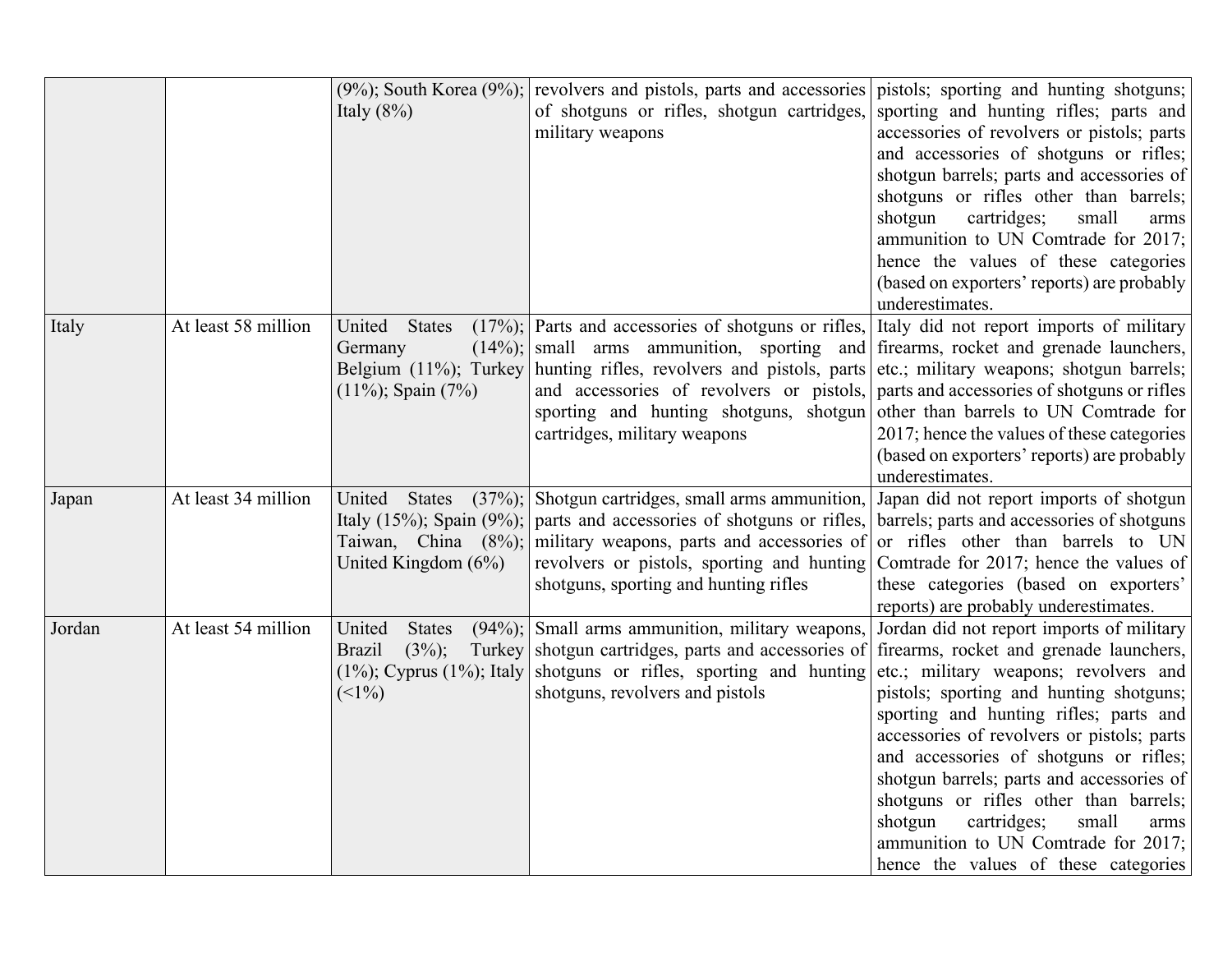|             |                      |                                                                                                                    |                                                                                                                                                                                                                                                                                                                                                                                                                                                                                                           | (based on exporters' reports) are probably                                                                                                                                                                                                                                                                             |
|-------------|----------------------|--------------------------------------------------------------------------------------------------------------------|-----------------------------------------------------------------------------------------------------------------------------------------------------------------------------------------------------------------------------------------------------------------------------------------------------------------------------------------------------------------------------------------------------------------------------------------------------------------------------------------------------------|------------------------------------------------------------------------------------------------------------------------------------------------------------------------------------------------------------------------------------------------------------------------------------------------------------------------|
| Kenya       | At least 18 million  | $(44\%)$ ;<br>Turkey<br>$(11\%)$ ;<br>Korea<br>Republic<br>Slovakia<br>$(8\%)$ ; Israel<br>(7%)                    | South Military weapons, small arms ammunition, Kenya did not report imports of shotgun<br>Czech sporting and hunting shotguns, parts and barrels; parts and accessories of shotguns<br>$(11\%)$ ; accessories of shotguns or rifles, revolvers or rifles other than barrels to UN<br>and pistols, military firearms, rocket and<br>grenade launchers, etc., shotgun cartridges, these categories (based on exporters'<br>sporting and hunting rifles                                                      | underestimates.<br>Comtrade for 2017; hence the values of<br>reports) are probably underestimates.                                                                                                                                                                                                                     |
| South Korea | At least 31 million  | United<br><b>States</b><br>Kingdom $(13\%)$ ; Italy<br>$(7\%)$ ; France $(4\%)$                                    | $(45\%)$ ; Small arms ammunition, military weapons, South Korea did not report imports of<br>Germany (18%); United military firearms, rocket and grenade shotgun barrels; parts and accessories of<br>launchers, etc., shotgun cartridges, sporting shotguns or rifles other than barrels to UN<br>and hunting shotguns, parts and accessories<br>of shotguns or rifles, sporting and hunting these categories (based on exporters'<br>rifles, revolvers and pistols                                      | Comtrade for 2017; hence the values of<br>reports) are probably underestimates.                                                                                                                                                                                                                                        |
| Kuwait      | At least 148 million | $(94\%)$ ;<br>United<br><b>States</b><br>$(1\%)$                                                                   | Military firearms, rocket and grenade Kuwait did not report imports of shotgun<br>Italy (3%); Cyprus (1%);   launchers, etc., small arms ammunition,   barrels; parts and accessories of shotguns<br>Germany $(\leq 1\%)$ ; Greece military weapons, shotgun<br>cartridges,<br>sporting and hunting shotguns                                                                                                                                                                                              | or rifles other than barrels to UN<br>Comtrade for 2017; hence the values of<br>these categories (based on exporters'<br>reports) are probably underestimates.                                                                                                                                                         |
| Lebanon     | At least 23 million  | Turkey<br>$(33\%)$ ;<br>$(32\%)$ ;<br><b>States</b><br>Italy<br>$(25\%)$ ;<br>Spain<br>$(2\%)$ ;<br>Brazil $(2\%)$ | United Sporting and hunting shotguns, military<br>weapons, sporting and hunting rifles, small<br>arms ammunition, shotgun cartridges,<br>revolvers and pistols                                                                                                                                                                                                                                                                                                                                            | Lebanon did not report imports of<br>military firearms, rocket and grenade<br>launchers, etc.; shotgun barrels; parts and<br>accessories of shotguns or rifles other<br>than barrels to UN Comtrade for 2017;<br>hence the values of these categories<br>(based on exporters' reports) are probably<br>underestimates. |
| Lithuania   | At least 19 million  | United<br><b>States</b><br>$(10\%)$ ; Germany $(9\%)$ ;<br>United Kingdom $(7%)$                                   | $(24\%)$ ; Small arms ammunition, military weapons, Lithuania did not report imports of<br>Norway (22%); Ukraine military firearms, rocket and grenade shotgun barrels; parts and accessories of<br>launchers, etc., sporting and hunting rifles, shotguns or rifles other than barrels to UN<br>shotgun cartridges, sporting and hunting Comtrade for 2017; hence the values of<br>shotguns, revolvers and pistols, parts and these categories (based on exporters'<br>accessories of shotguns or rifles | reports) are probably underestimates.                                                                                                                                                                                                                                                                                  |
| Luxembourg  | At least 12 million  | Germany<br>Belgium<br>$(5\%)$ ; Canada $(2\%)$                                                                     | $(54\%)$ ; Small arms ammunition, revolvers and Luxembourg did not report imports of<br>$(12\%)$ ; pistols, sporting and hunting rifles, parts and shotgun barrels; parts and accessories of<br>Slovakia $(7%)$ ; Austria accessories of shotguns or rifles, military                                                                                                                                                                                                                                     | shotguns or rifles other than barrels to UN<br>Comtrade for 2017; hence the values of                                                                                                                                                                                                                                  |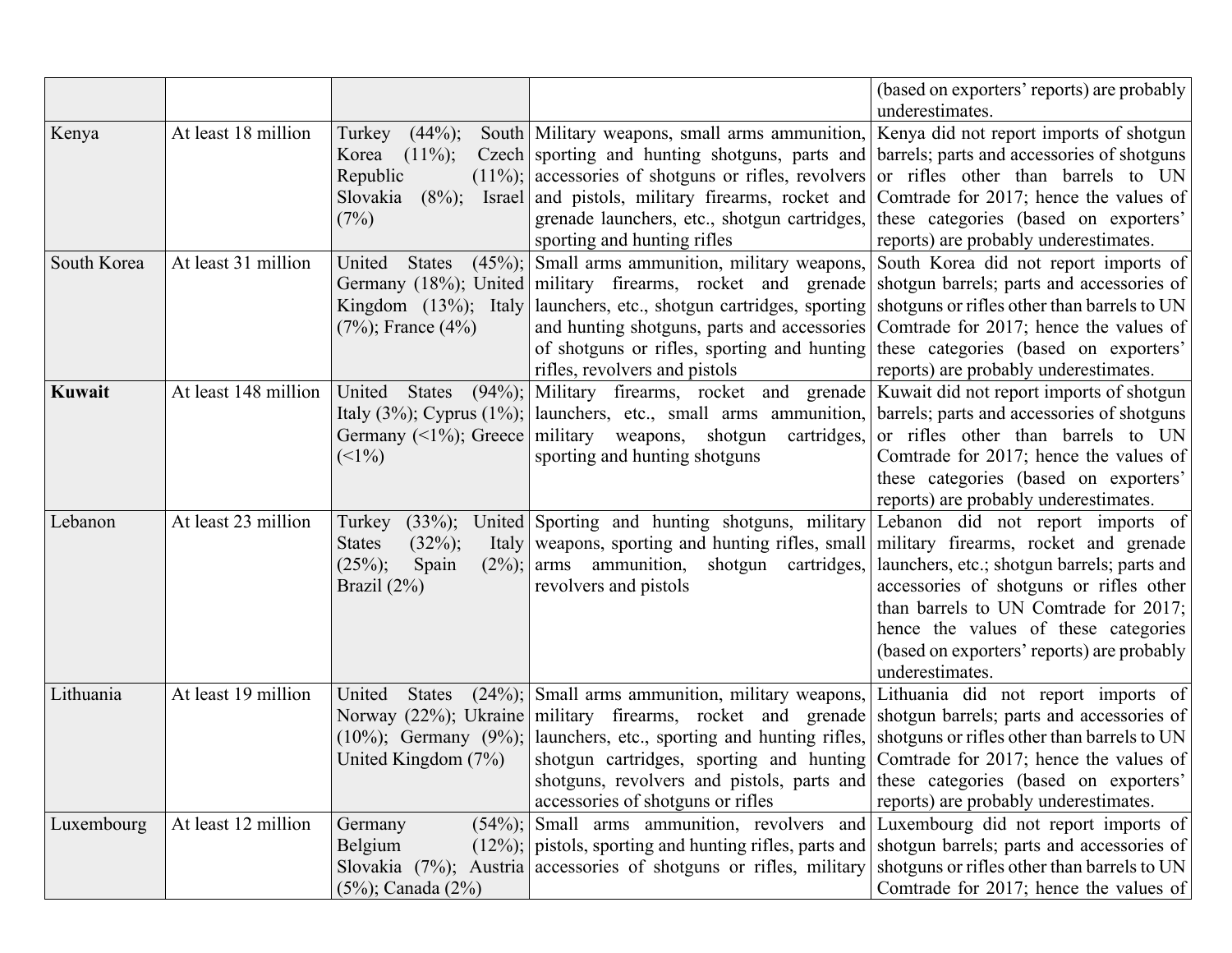|             |                     |                                | weapons, sporting and hunting shotguns, these categories (based on exporters'                                        |                                             |
|-------------|---------------------|--------------------------------|----------------------------------------------------------------------------------------------------------------------|---------------------------------------------|
|             |                     |                                | parts and accessories of revolvers or pistols                                                                        | reports) are probably underestimates.       |
| Malaysia    | At least 20 million | $(33\%)$ ;<br>Turkey           | Spain Military weapons, small arms ammunition,                                                                       | Malaysia did not report imports of          |
|             |                     | $(20\%)$ ;<br>United           | States shotgun cartridges, revolvers and pistols,                                                                    | shotgun barrels; parts and accessories of   |
|             |                     | $(19\%)$ ;                     | Switzerland sporting and hunting rifles, sporting and shotguns or rifles other than barrels to UN                    |                                             |
|             |                     | $(11\%)$ ; Italy $(4\%)$       | hunting shotguns, military firearms, rocket Comtrade for 2017; hence the values of                                   |                                             |
|             |                     |                                | and grenade launchers, etc., parts and these categories (based on exporters'                                         |                                             |
|             |                     |                                | accessories of shotguns or rifles                                                                                    | reports) are probably underestimates.       |
| Mexico      | At least 43 million | United<br><b>States</b>        | $(56\%)$ ; Small arms ammunition, revolvers and Mexico did not report imports of shotgun                             |                                             |
|             |                     |                                | Israel (10%); Italy (9%); pistols, parts and accessories of shotguns or barrels; parts and accessories of shotguns   |                                             |
|             |                     | $(7\%)$ ;<br>Austria           | Spain rifles, military firearms, rocket and grenade or rifles other than barrels to UN                               |                                             |
|             |                     | (4%)                           | launchers, etc., military weapons, sporting   Comtrade for 2017; hence the values of                                 |                                             |
|             |                     |                                | and hunting rifles, sporting and hunting these categories (based on exporters'                                       |                                             |
|             |                     |                                | shotguns, shotgun cartridges                                                                                         | reports) are probably underestimates.       |
| Morocco     | At least 32 million |                                | Brazil (52%); Bosnia and Shotgun cartridges, small arms ammunition, Morocco did not report imports of                |                                             |
|             |                     | Herzegovina                    | $(15\%)$ ; military weapons, sporting and hunting military firearms, rocket and grenade                              |                                             |
|             |                     | United States                  | $(14\%)$ ; shotguns, military firearms, rocket and launchers, etc.;                                                  | military<br>weapons;                        |
|             |                     | Italy $(11\%)$ ; Spain $(4\%)$ | grenade launchers, etc.                                                                                              | revolvers and pistols; sporting and         |
|             |                     |                                |                                                                                                                      | hunting shotguns; sporting and hunting      |
|             |                     |                                |                                                                                                                      | rifles; parts and accessories of revolvers  |
|             |                     |                                |                                                                                                                      | or pistols; parts and accessories of        |
|             |                     |                                |                                                                                                                      | shotguns or rifles; shotgun barrels; parts  |
|             |                     |                                |                                                                                                                      | and accessories of shotguns or rifles other |
|             |                     |                                |                                                                                                                      | than barrels; shotgun cartridges; small     |
|             |                     |                                |                                                                                                                      | arms ammunition to UN Comtrade for          |
|             |                     |                                |                                                                                                                      | 2017; hence the values of these categories  |
|             |                     |                                |                                                                                                                      | (based on exporters' reports) are probably  |
|             |                     |                                |                                                                                                                      | underestimates.                             |
| Netherlands | At least 74 million |                                | Germany (32%); United Small arms ammunition, shotgun cartridges,                                                     | Netherlands did not report imports of       |
|             |                     |                                | States (11%); Austria military weapons, revolvers and pistols,                                                       | shotgun barrels; parts and accessories of   |
|             |                     |                                | $(10\%)$ ; Brazil $(10\%)$ ; sporting and hunting shotguns, sporting and shotguns or rifles other than barrels to UN |                                             |
|             |                     | Australia (8%)                 | hunting rifles, parts and accessories of Comtrade for 2017; hence the values of                                      |                                             |
|             |                     |                                | shotguns or rifles, military firearms, rocket these categories (based on exporters                                   |                                             |
|             |                     |                                | and grenade launchers, etc., parts and reports) are probably underestimates.                                         |                                             |
|             |                     |                                | accessories of revolvers or pistols                                                                                  |                                             |
| New Zealand | At least 40 million | United<br><b>States</b>        | $(50\%)$ ; Small arms ammunition, military weapons, New Zealand did not report imports of                            |                                             |
|             |                     | Australia                      | $(10\%)$ ; sporting and hunting rifles, sporting and shotgun barrels; parts and accessories of                       |                                             |
|             |                     |                                | hunting shotguns, shotgun cartridges, parts shotguns or rifles other than barrels to UN                              |                                             |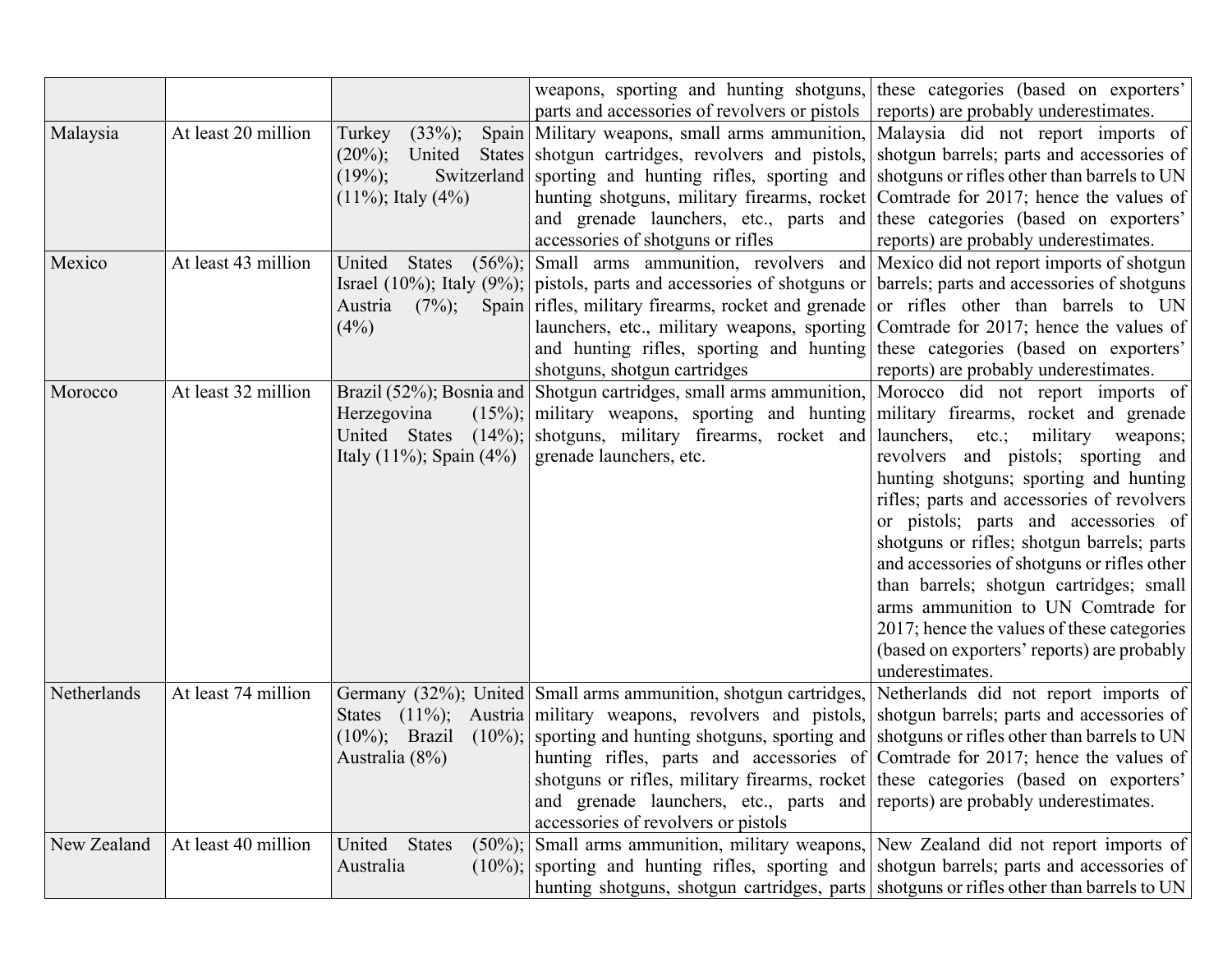|          |                      | Germany $(6\%)$ ;           | Italy and accessories of shotguns or rifles, Comtrade for 2017; hence the values of                         |                                             |
|----------|----------------------|-----------------------------|-------------------------------------------------------------------------------------------------------------|---------------------------------------------|
|          |                      | $(6\%)$ ; Japan $(4\%)$     | military firearms, rocket and grenade these categories (based on exporters'                                 |                                             |
|          |                      |                             | launchers, etc., revolvers and pistols                                                                      | reports) are probably underestimates.       |
| Norway   | At least 48 million  |                             | Germany (26%); United Small arms ammunition, sporting and Norway did not report imports of shotgun          |                                             |
|          |                      |                             | States (18%); Sweden hunting rifles, parts and accessories of barrels; parts and accessories of shotguns    |                                             |
|          |                      | $(11\%)$ ;<br>Italy         | $(8\%)$ ; shotguns or rifles, sporting and hunting or rifles other than barrels to UN                       |                                             |
|          |                      | Finland $(7%)$              | shotguns, shotgun cartridges, revolvers and Comtrade for 2017; hence the values of                          |                                             |
|          |                      |                             | pistols, military weapons, parts and these categories (based on exporters'                                  |                                             |
|          |                      |                             | accessories of revolvers or pistols                                                                         | reports) are probably underestimates.       |
| Oman     | At least 165 million |                             | Norway (69%); United Military weapons, small arms ammunition, Oman did not report imports of military       |                                             |
|          |                      | $(10\%)$ ;<br><b>States</b> | Brazil shotgun cartridges, sporting and hunting firearms, rocket and grenade launchers,                     |                                             |
|          |                      | $(6\%)$ ;<br>Turkey         | $(4\%)$ ; shotguns, military firearms, rocket and etc.; military weapons; sporting and                      |                                             |
|          |                      | South Korea (4%)            | grenade launchers, etc., sporting and hunting   hunting shotguns; sporting and hunting                      |                                             |
|          |                      |                             | rifles                                                                                                      | rifles; parts and accessories of revolvers  |
|          |                      |                             |                                                                                                             | or pistols; parts and accessories of        |
|          |                      |                             |                                                                                                             | shotguns or rifles; shotgun barrels; parts  |
|          |                      |                             |                                                                                                             | and accessories of shotguns or rifles other |
|          |                      |                             |                                                                                                             | than barrels; shotgun cartridges; small     |
|          |                      |                             |                                                                                                             | arms ammunition to UN Comtrade for          |
|          |                      |                             |                                                                                                             | 2017; hence the values of these categories  |
|          |                      |                             |                                                                                                             | (based on exporters' reports) are probably  |
|          |                      |                             |                                                                                                             | underestimates.                             |
| Pakistan | At least 44 million  | Spain<br>$(51\%)$ ;         | South Military firearms, rocket and grenade Pakistan did not report imports of military                     |                                             |
|          |                      | $(33\%)$ ;<br>Korea         | United launchers, etc., small arms ammunition,                                                              | firearms, rocket and grenade launchers,     |
|          |                      | $(8\%)$ ;<br><b>States</b>  | Turkey revolvers and pistols, military weapons,                                                             | etc.; shotgun barrels; parts<br>and         |
|          |                      | $(6\%)$ ;                   | United Kingdom sporting and hunting shotguns                                                                | accessories of shotguns or rifles other     |
|          |                      | $(1\%)$                     |                                                                                                             | than barrels to UN Comtrade for 2017;       |
|          |                      |                             |                                                                                                             | hence the values of these categories        |
|          |                      |                             |                                                                                                             | (based on exporters' reports) are probably  |
|          |                      |                             |                                                                                                             | underestimates.                             |
| Paraguay | At least 17 million  | United<br><b>States</b>     | $(53\%)$ ; Revolvers<br>pistols,<br>small<br>and                                                            | arms Paraguay did not report imports of     |
|          |                      | Philippines                 | $(11\%)$ ; ammunition, shotgun cartridges, sporting shotgun barrels; parts and accessories of               |                                             |
|          |                      |                             | Argentina (8%); Turkey and hunting rifles, sporting and hunting shotguns or rifles other than barrels to UN |                                             |
|          |                      | $(7\%)$ ; Mexico $(6\%)$    | shotguns, military weapons, parts and Comtrade for 2017; hence the values of                                |                                             |
|          |                      |                             | accessories of revolvers or pistols                                                                         | these categories (based on exporters'       |
|          |                      |                             |                                                                                                             | reports) are probably underestimates.       |
| Peru     | At least 10 million  |                             | Brazil (24%); Austria Shotgun cartridges, revolvers and pistols, Peru did not report imports of military    |                                             |
|          |                      | $(19\%)$ ; Spain            | $(18\%)$ ; small arms ammunition, sporting and firearms, rocket and grenade launchers,                      |                                             |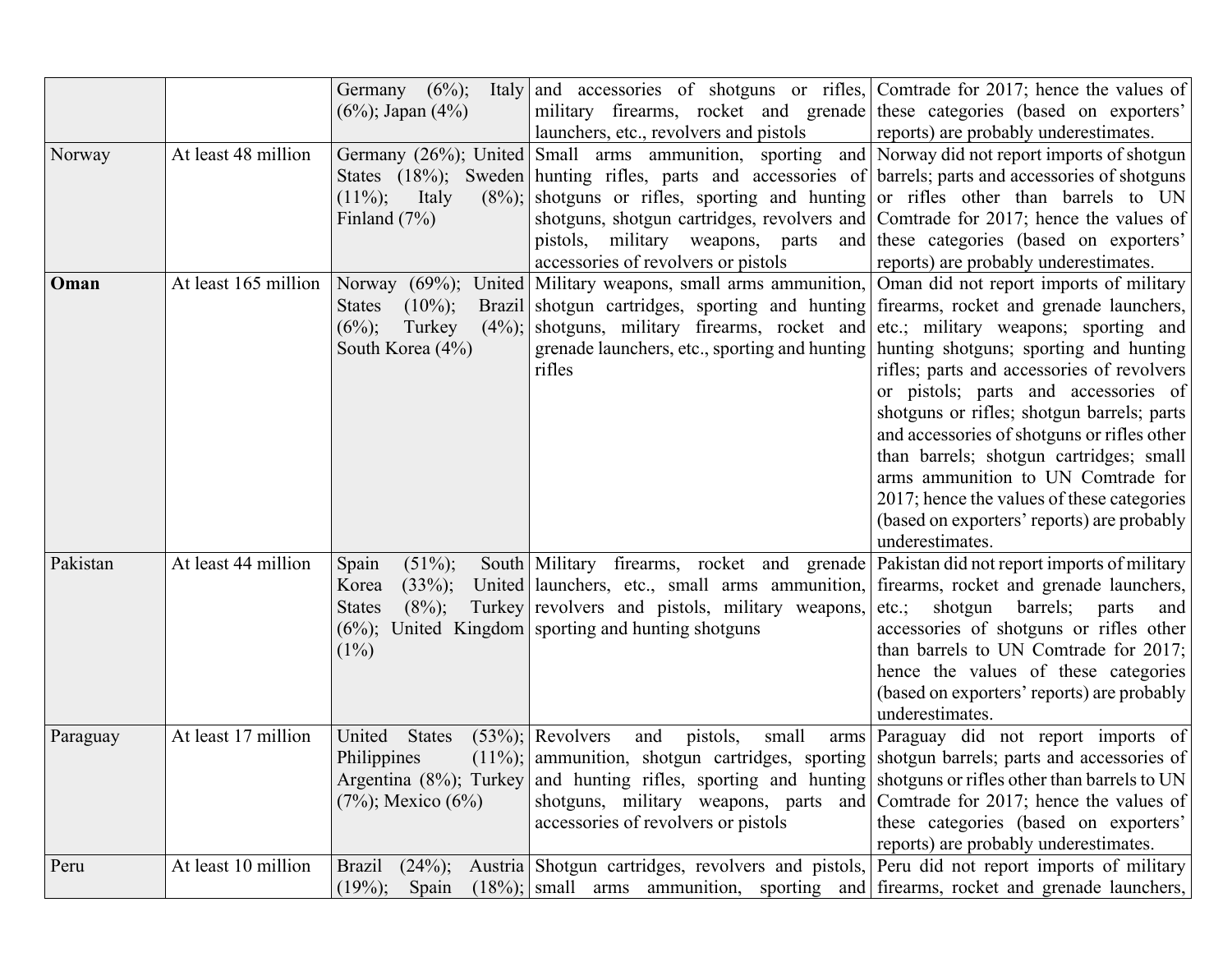|             |                     | Herzegovina $(10\%)$                                                                            | Italy (11%); Bosnia and hunting rifles, sporting and hunting etc.; shotgun<br>shotguns, parts and accessories of revolvers accessories of shotguns or rifles other<br>or pistols                                                                                                                                                                                                                                                                                                                                                                                                                                                                  | barrels;<br>parts<br>and<br>than barrels to UN Comtrade for $2017$ ;<br>hence the values of these categories<br>(based on exporters' reports) are probably<br>underestimates.                                                                                                                                                                           |
|-------------|---------------------|-------------------------------------------------------------------------------------------------|---------------------------------------------------------------------------------------------------------------------------------------------------------------------------------------------------------------------------------------------------------------------------------------------------------------------------------------------------------------------------------------------------------------------------------------------------------------------------------------------------------------------------------------------------------------------------------------------------------------------------------------------------|---------------------------------------------------------------------------------------------------------------------------------------------------------------------------------------------------------------------------------------------------------------------------------------------------------------------------------------------------------|
| Philippines | At least 59 million | United<br><b>States</b><br>$(18\%)$ ;<br>China<br>$(16\%)$ ;<br><b>Brazil</b><br>Turkey $(5\%)$ | $(28\%)$ ; Small arms ammunition, revolvers and Philippines did not report imports of<br>Italy pistols, sporting and hunting shotguns, parts military firearms, rocket and grenade<br>$(14\%)$ ; and accessories of revolvers or pistols, parts   launchers, etc.; shotgun barrels; parts and<br>and accessories of shotguns or rifles, accessories of shotguns or rifles other<br>military weapons, military firearms, rocket than barrels to UN Comtrade for 2017;<br>and grenade launchers, etc., shotgun hence the values of these categories<br>cartridges, sporting and hunting rifles                                                      | (based on exporters' reports) are probably<br>underestimates.                                                                                                                                                                                                                                                                                           |
| Poland      | At least 68 million | Germany<br>(6%)                                                                                 | Czech Republic $(25\%)$ ; Small arms ammunition, sporting and Poland did not report imports of shotgun<br>$(25\%)$ ; hunting rifles, revolvers and pistols, parts barrels; parts and accessories of shotguns<br>Norway $(11\%)$ ; United and accessories of shotguns or rifles, or rifles other than barrels to UN<br>States (10%); Finland sporting and hunting shotguns, military Comtrade for 2017; hence the values of<br>firearms, rocket and grenade launchers, etc., these categories (based on exporters'<br>shotgun cartridges, military weapons, parts reports) are probably underestimates.<br>and accessories of revolvers or pistols |                                                                                                                                                                                                                                                                                                                                                         |
| Portugal    | At least 33 million | $(15\%)$ ;<br><b>States</b><br>Spain<br>$(14\%)$ ;<br>France $(12\%)$                           | Belgium (18%); United Parts and accessories of shotguns or rifles, Portugal did not report imports of military<br>Italy shotgun cartridges, sporting and hunting weapons; shotgun barrels; parts and<br>$(14\%)$ ; rifles, small arms ammunition, sporting and accessories of shotguns or rifles other<br>hunting shotguns                                                                                                                                                                                                                                                                                                                        | than barrels to UN Comtrade for 2017;<br>hence the values of these categories<br>(based on exporters' reports) are probably<br>underestimates.                                                                                                                                                                                                          |
| Qatar       |                     | United Kingdom $(2\%)$                                                                          | At least 102 million Germany (54%); South Small arms ammunition, shotgun cartridges,<br>Africa (32%); United military weapons, sporting and hunting firearms, rocket and grenade launchers,<br>States (7%); Brazil (3%); rifles, military firearms, rocket and grenade etc.; military weapons; revolvers and<br>launchers, etc.                                                                                                                                                                                                                                                                                                                   | Qatar did not report imports of military<br>pistols; sporting and hunting shotguns;<br>sporting and hunting rifles; parts and<br>accessories of revolvers or pistols; parts<br>and accessories of shotguns or rifles;<br>shotgun barrels; parts and accessories of<br>shotguns or rifles other than barrels;<br>shotgun<br>cartridges;<br>small<br>arms |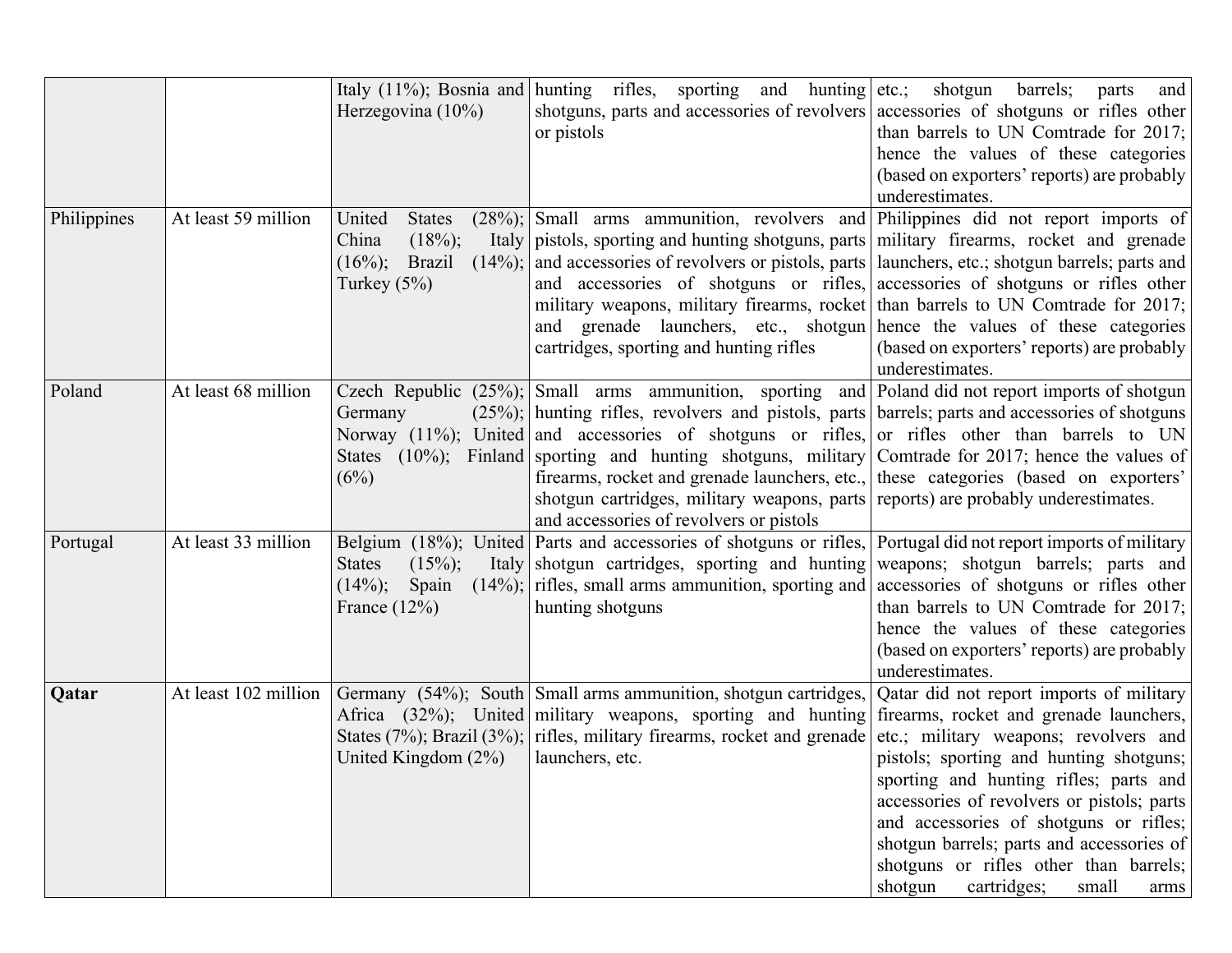|              |                      |                             |                                                                                                                     | ammunition to UN Comtrade for 2017;<br>hence the values of these categories |
|--------------|----------------------|-----------------------------|---------------------------------------------------------------------------------------------------------------------|-----------------------------------------------------------------------------|
|              |                      |                             |                                                                                                                     | (based on exporters' reports) are probably                                  |
|              |                      |                             |                                                                                                                     | underestimates.                                                             |
| Russian      | At least 28 million  | $(32\%)$ ;<br>Italy         | Austria Sporting and hunting shotguns, sporting and Russia did not report imports of military                       |                                                                             |
| Federation   |                      |                             | $(24\%)$ ; Turkey $(13\%)$ ; hunting rifles, small arms ammunition, parts firearms, rocket and grenade launchers,   |                                                                             |
|              |                      |                             | Germany $(7%)$ ; Slovakia and accessories of shotguns or rifles, parts etc.; military weapons; revolvers and        |                                                                             |
|              |                      | (4%)                        | and accessories of revolvers or pistols,                                                                            | pistols; parts and accessories of revolvers                                 |
|              |                      |                             | shotgun cartridges                                                                                                  | or pistols; shotgun barrels; parts and                                      |
|              |                      |                             |                                                                                                                     | accessories of shotguns or rifles other                                     |
|              |                      |                             |                                                                                                                     | than barrels; small arms ammunition to                                      |
|              |                      |                             |                                                                                                                     | UN Comtrade for 2017; hence the values                                      |
|              |                      |                             |                                                                                                                     | of these categories (based on exporters'                                    |
|              |                      |                             |                                                                                                                     | reports) are probably underestimates.                                       |
| Saudi Arabia | At least 474 million | $(41\%)$ ;<br><b>Brazil</b> | South   Small arms ammunition, shotgun cartridges,                                                                  | Saudi Arabia did not report imports of                                      |
|              |                      | $(24\%)$ ;<br>Korea         | United   military firearms, rocket and grenade                                                                      | military firearms, rocket and grenade                                       |
|              |                      | $(19\%)$ ;<br><b>States</b> | Croatia   launchers, etc., sporting and hunting rifles                                                              | $launchers$ , etc.;<br>military<br>weapons;                                 |
|              |                      | $(6\%)$ ;<br>Bosnia<br>and  |                                                                                                                     | revolvers and pistols; sporting and                                         |
|              |                      | Herzegovina $(6\%)$         |                                                                                                                     | hunting shotguns; sporting and hunting                                      |
|              |                      |                             |                                                                                                                     | rifles; parts and accessories of revolvers                                  |
|              |                      |                             |                                                                                                                     | or pistols; parts and accessories of                                        |
|              |                      |                             |                                                                                                                     | shotguns or rifles; shotgun barrels; parts                                  |
|              |                      |                             |                                                                                                                     | and accessories of shotguns or rifles other                                 |
|              |                      |                             |                                                                                                                     | than barrels; shotgun cartridges; small                                     |
|              |                      |                             |                                                                                                                     | arms ammunition to UN Comtrade for                                          |
|              |                      |                             |                                                                                                                     | 2017; hence the values of these categories                                  |
|              |                      |                             |                                                                                                                     | (based on exporters' reports) are probably                                  |
|              |                      |                             |                                                                                                                     | underestimates.                                                             |
| Senegal      | At least 13 million  | d'Ivoire<br>Côte            | $(68%)$ ; Military weapons, shotgun cartridges, small Senegal did not report imports of parts                       |                                                                             |
|              |                      | $(5\%)$ ;<br><b>Brazil</b>  | United arms ammunition, sporting and hunting and accessories of shotguns or rifles;                                 |                                                                             |
|              |                      |                             | States $(4\%)$ ; unspecified shotguns, military firearms, rocket and shotgun barrels; parts and accessories of      |                                                                             |
|              |                      |                             | country $(4\%)$ ; France grenade launchers, etc., revolvers and pistols shotguns or rifles other than barrels to UN |                                                                             |
|              |                      | (4%)                        |                                                                                                                     | Comtrade for 2017; hence the values of                                      |
|              |                      |                             |                                                                                                                     | these categories (based on exporters'                                       |
|              |                      |                             |                                                                                                                     | reports) are probably underestimates.                                       |
| Serbia       | At least 22 million  |                             | Slovakia (56%); Bosnia Small arms ammunition, revolvers                                                             | and Serbia did not report imports of military                               |
|              |                      |                             | and Herzegovina $(21\%)$ ; pistols, military weapons, sporting                                                      | and firearms, rocket and grenade launchers,                                 |
|              |                      |                             |                                                                                                                     | etc.; military weapons; shotgun barrels;                                    |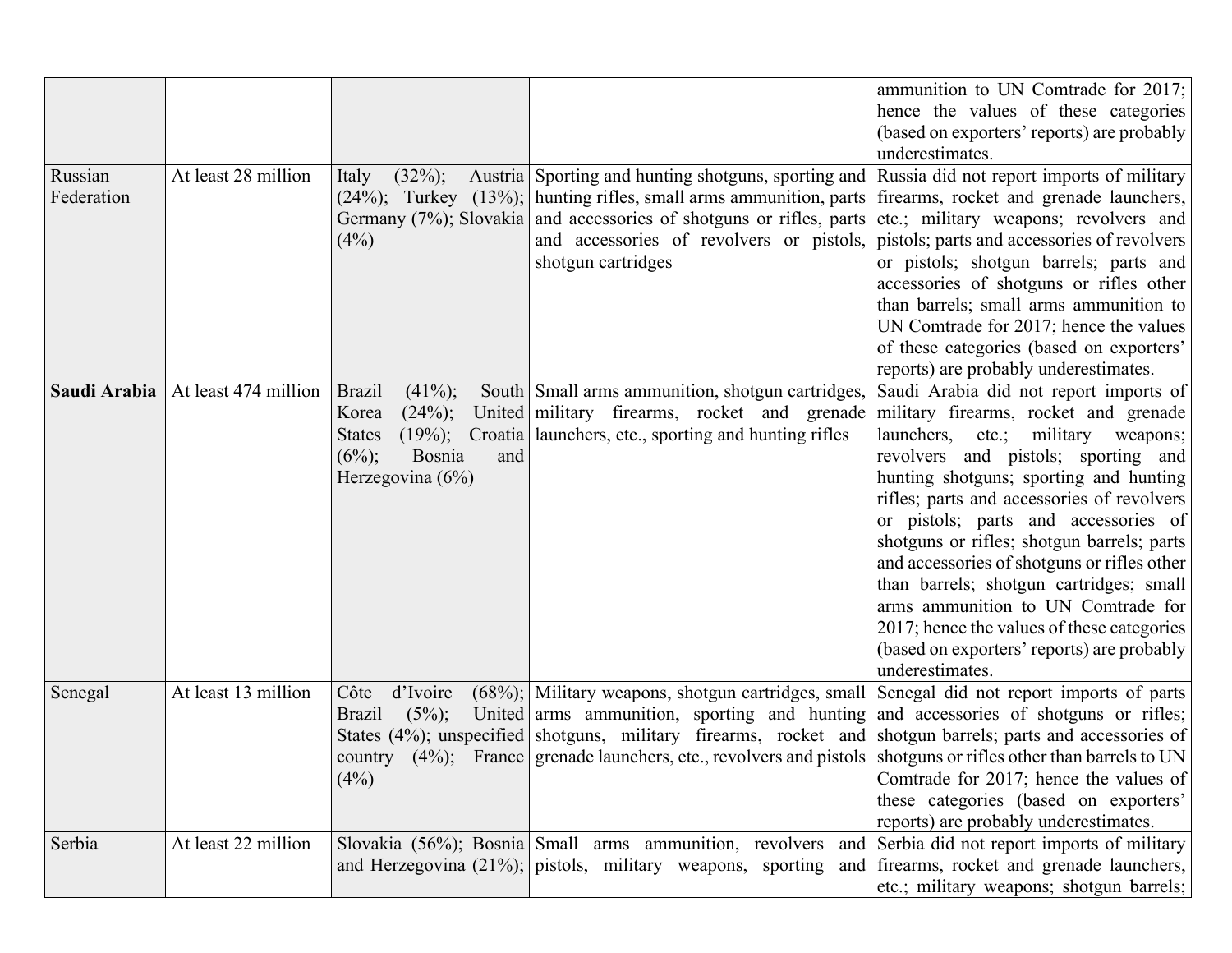|              |                     | United States (7%); Italy             | hunting rifles, shotgun cartridges, sporting   parts and accessories of shotguns or rifles                           |                                              |
|--------------|---------------------|---------------------------------------|----------------------------------------------------------------------------------------------------------------------|----------------------------------------------|
|              |                     | $(5\%)$ ; Austria $(2\%)$             | and hunting shotguns                                                                                                 | other than barrels to UN Comtrade for        |
|              |                     |                                       |                                                                                                                      | 2017; hence the values of these categories   |
|              |                     |                                       |                                                                                                                      | (based on exporters' reports) are probably   |
|              |                     |                                       |                                                                                                                      | underestimates.                              |
| Singapore    | At least 21 million |                                       | Thailand (25%); Croatia Small arms ammunition, military weapons,                                                     | Singapore did not report imports of          |
|              |                     | $(17\%)$ ;                            | United States revolvers and pistols, shotgun cartridges,                                                             | military firearms, rocket and grenade        |
|              |                     | $(15\%)$ ;                            | Switzerland sporting and hunting shotguns, parts and                                                                 | launchers, etc.; military weapons;           |
|              |                     | $(13\%)$ ;<br>South                   | Korea accessories of revolvers or pistols                                                                            | and<br>pistols;<br>revolvers<br>parts<br>and |
|              |                     | (12%)                                 |                                                                                                                      | accessories of revolvers or pistols; parts   |
|              |                     |                                       |                                                                                                                      | and accessories of shotguns or rifles;       |
|              |                     |                                       |                                                                                                                      | shotgun barrels; parts and accessories of    |
|              |                     |                                       |                                                                                                                      | shotguns or rifles other than barrels to UN  |
|              |                     |                                       |                                                                                                                      | Comtrade for 2017; hence the values of       |
|              |                     |                                       |                                                                                                                      | these categories (based on exporters'        |
|              |                     |                                       |                                                                                                                      | reports) are probably underestimates.        |
| Slovakia     | At least 45 million | Austria (30%); Czech Small            | ammunition, parts<br>arms                                                                                            | and Slovakia did not report imports of       |
|              |                     |                                       | Republic $(30\%)$ ; Europe accessories of revolvers or pistols, parts and shotgun barrels; parts and accessories of  |                                              |
|              |                     |                                       | $(14\%)$ ; Germany $(8\%)$ ; accessories of shotguns or rifles, military shotguns or rifles other than barrels to UN |                                              |
|              |                     | Poland $(4\%)$                        | weapons, revolvers and pistols, sporting and Comtrade for 2017; hence the values of                                  |                                              |
|              |                     |                                       | hunting rifles, sporting and hunting these categories (based on exporters'                                           |                                              |
|              |                     |                                       | shotguns, shotgun cartridges                                                                                         | reports) are probably underestimates.        |
| South Africa | At least 41 million | United<br><b>States</b><br>$(31\%)$ ; | Small arms ammunition, revolvers and South Africa did not report imports of                                          |                                              |
|              |                     |                                       | Czech Republic $(12\%)$ ; pistols, sporting and hunting rifles, parts and military firearms, rocket and grenade      |                                              |
|              |                     | Italy $(9\%)$ ; Finland $(8\%)$ ;     | accessories of shotguns or rifles, shotgun   launchers, etc.; military weapons;                                      |                                              |
|              |                     | United Kingdom $(6\%)$                | cartridges, sporting and hunting shotguns, revolvers and pistols; sporting and                                       |                                              |
|              |                     |                                       | military weapons, parts and accessories of hunting shotguns; sporting and hunting                                    |                                              |
|              |                     |                                       | revolvers or pistols                                                                                                 | rifles; parts and accessories of revolvers   |
|              |                     |                                       |                                                                                                                      | or pistols; parts and accessories of         |
|              |                     |                                       |                                                                                                                      | shotguns or rifles; shotgun barrels; parts   |
|              |                     |                                       |                                                                                                                      | and accessories of shotguns or rifles other  |
|              |                     |                                       |                                                                                                                      | than barrels; shotgun cartridges; small      |
|              |                     |                                       |                                                                                                                      | arms ammunition to UN Comtrade for           |
|              |                     |                                       |                                                                                                                      | 2017; hence the values of these categories   |
|              |                     |                                       |                                                                                                                      | (based on exporters' reports) are probably   |
|              |                     |                                       |                                                                                                                      | underestimates.                              |
| Spain        | At least 67 million | Italy $(25\%)$ ;                      | Germany Parts and accessories of shotguns or rifles,                                                                 | Spain did not report imports of shotgun      |
|              |                     |                                       | (14%); Czech Republic   small arms ammunition, shotgun cartridges,                                                   | barrels; parts and accessories of shotguns   |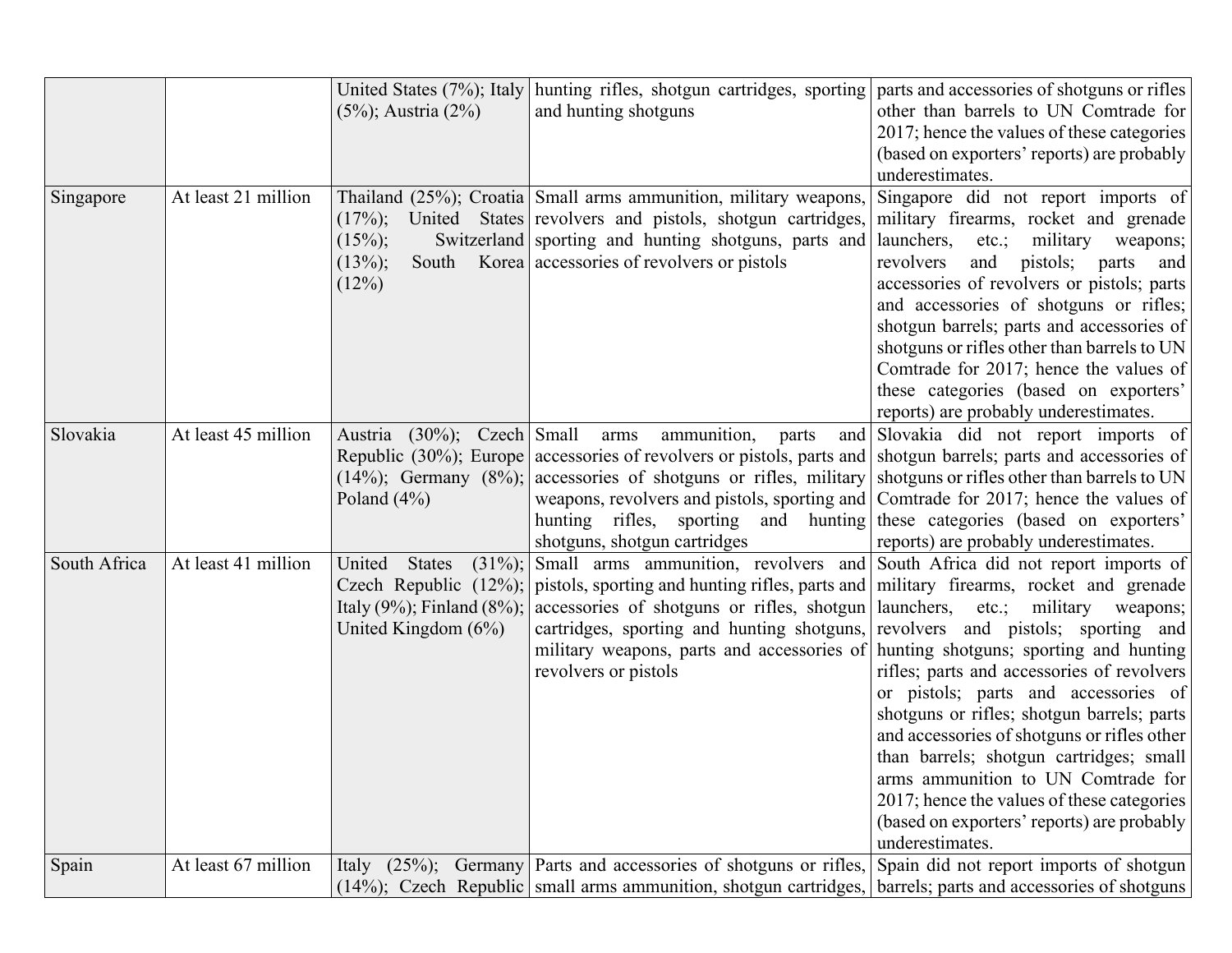|             |                                   |                                    | $(12\%)$ ; France $(8\%)$ ; sporting and hunting rifles, sporting and or rifles other than barrels to UN        |                                                                                     |
|-------------|-----------------------------------|------------------------------------|-----------------------------------------------------------------------------------------------------------------|-------------------------------------------------------------------------------------|
|             |                                   | United States (7%)                 | hunting shotguns, revolvers and pistols, Comtrade for 2017; hence the values of                                 |                                                                                     |
|             |                                   |                                    | military weapons, parts and accessories of these categories (based on exporters'                                |                                                                                     |
|             |                                   |                                    | revolvers or pistols, military firearms, rocket reports) are probably underestimates.                           |                                                                                     |
|             |                                   |                                    | and grenade launchers, etc.                                                                                     |                                                                                     |
| Sudan       | At least 17 million               | China $(76%)$ ;                    | Russian Sporting and hunting rifles, sporting and Sudan did not report imports of military                      |                                                                                     |
|             |                                   | Federation<br>Turkey (11%); United | $(11\%)$ ; hunting shotguns, revolvers and pistols                                                              | firearms, rocket and grenade launchers,<br>etc.; military weapons; shotgun barrels; |
|             |                                   | Arab Emirates<br>$(1\%)$ ;         |                                                                                                                 | parts and accessories of shotguns or rifles                                         |
|             |                                   | Lebanon $(\leq 1\%)$               |                                                                                                                 | other than barrels to UN Comtrade for                                               |
|             |                                   |                                    |                                                                                                                 | 2017; hence the values of these categories                                          |
|             |                                   |                                    |                                                                                                                 |                                                                                     |
|             |                                   |                                    |                                                                                                                 | (based on exporters' reports) are probably<br>underestimates.                       |
| Sweden      | At least 63 million               | United States                      | $(33\%)$ ; Small arms ammunition, sporting and Sweden did not report imports of military                        |                                                                                     |
|             |                                   |                                    | Germany (18%); Finland hunting rifles, parts and accessories of firearms, rocket and grenade launchers,         |                                                                                     |
|             |                                   | $(14\%)$ ; Italy                   | $(10\%)$ ; shotguns or rifles, sporting and hunting etc.; military weapons; shotgun barrels;                    |                                                                                     |
|             |                                   | Denmark (5%)                       | shotguns, shotgun cartridges, revolvers and parts and accessories of shotguns or rifles                         |                                                                                     |
|             |                                   |                                    | pistols, military weapons, parts                                                                                | and other than barrels to UN Comtrade for                                           |
|             |                                   |                                    | accessories of revolvers or pistols                                                                             | 2017; hence the values of these categories                                          |
|             |                                   |                                    |                                                                                                                 | (based on exporters' reports) are probably                                          |
|             |                                   |                                    |                                                                                                                 | underestimates.                                                                     |
| Switzerland | At least 67 million               |                                    | Germany (44%); United Small arms ammunition, revolvers and Switzerland did not report imports of                |                                                                                     |
|             |                                   |                                    | States (14%); Italy (9%); pistols, sporting and hunting rifles, parts and military firearms, rocket and grenade |                                                                                     |
|             |                                   |                                    | Norway (8%); Austria accessories of shotguns or rifles, sporting launchers, etc.; military weapons;             |                                                                                     |
|             |                                   | (6%)                               | and hunting shotguns, shotgun cartridges,                                                                       | shotgun barrels; parts and accessories of                                           |
|             |                                   |                                    | parts and accessories of revolvers or pistols                                                                   | shotguns or rifles other than barrels to UN                                         |
|             |                                   |                                    |                                                                                                                 | Comtrade for 2017; hence the values of                                              |
|             |                                   |                                    |                                                                                                                 | these categories (based on exporters'                                               |
|             |                                   |                                    |                                                                                                                 | reports) are probably underestimates.                                               |
|             | Taiwan, China At least 11 million |                                    | Germany (40%); Italy Small arms ammunition, revolvers and Taiwan, China did not report imports of               |                                                                                     |
|             |                                   | $(30\%)$ ; United                  | States pistols, shotgun cartridges, parts                                                                       | and military firearms, rocket and grenade                                           |
|             |                                   | $(18\%)$ ;<br>China                | $(5\%)$ ; accessories of revolvers or pistols, sporting launchers, etc.; military weapons;                      |                                                                                     |
|             |                                   | Austria $(1\%)$                    | and hunting shotguns                                                                                            | shotgun barrels; parts and accessories of                                           |
|             |                                   |                                    |                                                                                                                 | shotguns or rifles other than barrels to UN                                         |
|             |                                   |                                    |                                                                                                                 | Comtrade for 2017; hence the values of                                              |
|             |                                   |                                    |                                                                                                                 | these categories (based on exporters'                                               |
|             |                                   |                                    |                                                                                                                 | reports) are probably underestimates.                                               |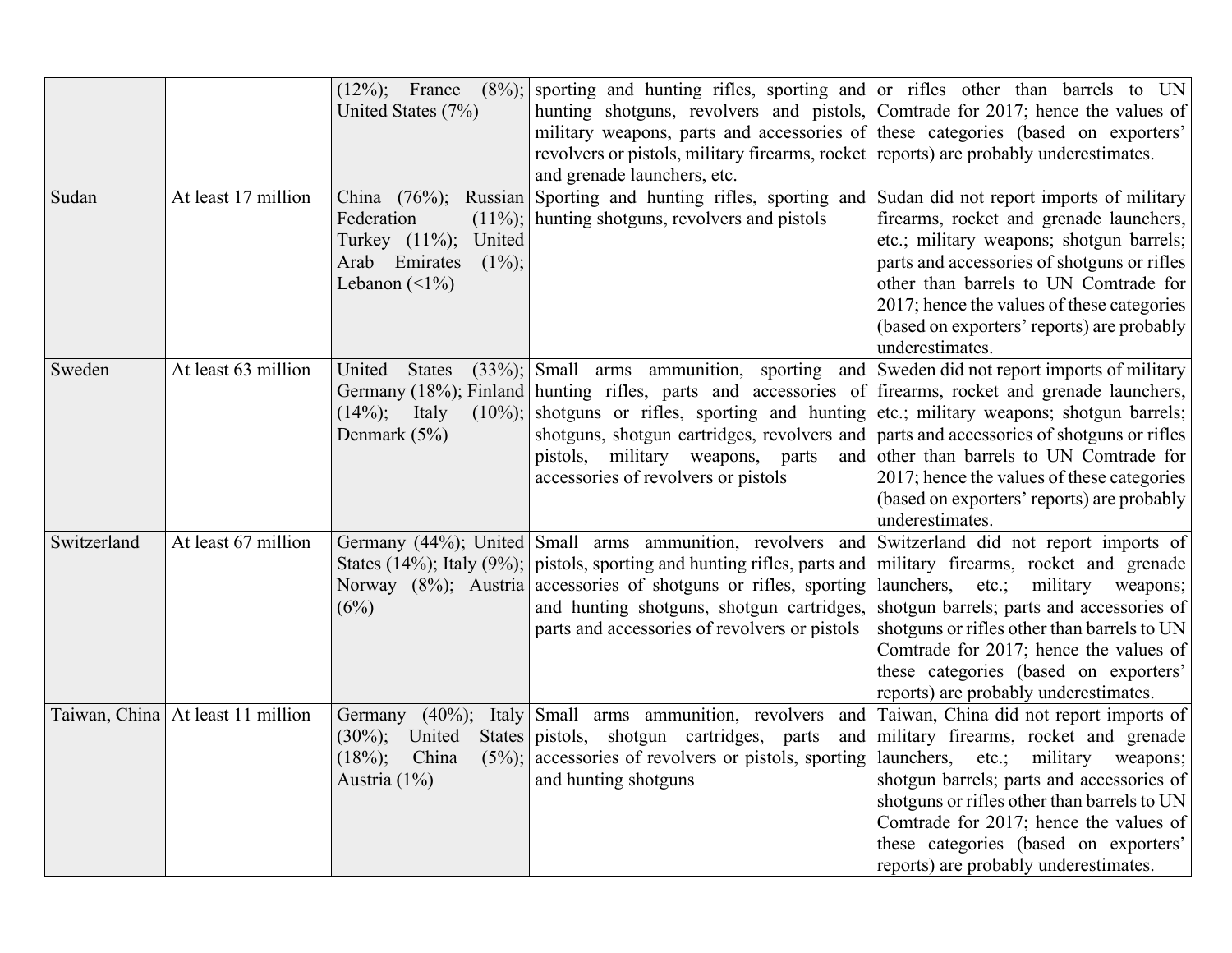| <b>Thailand</b> | At least 114 million | <b>States</b><br>United<br>Israel<br>$(6\%)$ ; Singapore $(5\%)$  | $(25\%)$ ; Revolvers and pistols, military weapons, Thailand did not report imports of<br>$(23\%)$ ; Austria small arms ammunition, military firearms, military firearms, rocket and grenade<br>$(9\%)$ ; Czech Republic rocket and grenade launchers, etc., sporting launchers,<br>and hunting shotguns, shotgun cartridges,<br>sporting and hunting rifles, parts and hunting shotguns; sporting and hunting<br>accessories of revolvers or pistols                                                                                                                                                                 | $etc.$ ;<br>military<br>weapons;<br>revolvers and pistols; sporting and<br>rifles; parts and accessories of revolvers<br>or pistols; parts and accessories of<br>shotguns or rifles; shotgun barrels; parts<br>and accessories of shotguns or rifles other<br>than barrels; shotgun cartridges; small<br>arms ammunition to UN Comtrade for<br>2017; hence the values of these categories<br>(based on exporters' reports) are probably<br>underestimates. |
|-----------------|----------------------|-------------------------------------------------------------------|-----------------------------------------------------------------------------------------------------------------------------------------------------------------------------------------------------------------------------------------------------------------------------------------------------------------------------------------------------------------------------------------------------------------------------------------------------------------------------------------------------------------------------------------------------------------------------------------------------------------------|------------------------------------------------------------------------------------------------------------------------------------------------------------------------------------------------------------------------------------------------------------------------------------------------------------------------------------------------------------------------------------------------------------------------------------------------------------|
| Tunisia         | At least 16 million  | United<br><b>States</b><br>France<br>(2%)                         | $(69\%)$ ; Military weapons, shotgun cartridges, small<br>Spain (18%); Italy (7%); arms ammunition, revolvers and pistols,<br>$(4\%)$ ; Canada sporting and hunting shotguns, military<br>firearms, rocket and grenade launchers, etc.,<br>parts and accessories of revolvers or pistols                                                                                                                                                                                                                                                                                                                              | Tunisia did not report imports of military<br>firearms, rocket and grenade launchers,<br>etc.; sporting and hunting rifles; shotgun<br>barrels; parts and accessories of shotguns<br>or rifles other than barrels to UN<br>Comtrade for 2017; hence the values of<br>these categories (based on exporters'<br>reports) are probably underestimates.                                                                                                        |
| <b>Turkey</b>   | At least 212 million | South<br>Korea<br>United<br><b>States</b><br>(2%)                 | $(71\%)$ ; Small arms ammunition, military weapons,<br>$(11\%)$ ; shotgun cartridges, parts and accessories of firearms, rocket and grenade launchers,<br>Bosnia and Herzegovina revolvers or pistols, military firearms, rocket<br>$(5\%)$ ; Italy $(5\%)$ ; China and grenade launchers, etc., parts and<br>accessories of shotguns or rifles, sporting<br>and hunting shotguns                                                                                                                                                                                                                                     | Turkey did not report imports of military<br>etc.; military weapons; shotgun barrels;<br>parts and accessories of shotguns or rifles<br>other than barrels to UN Comtrade for<br>2017; hence the values of these categories<br>(based on exporters' reports) are probably<br>underestimates.                                                                                                                                                               |
| Ukraine         | At least 25 million  | United<br><b>States</b><br>$(14\%)$ ;<br>Turkey<br>Lithuania (6%) | $(35\%)$ ; Sporting and hunting rifles, sporting and Ukraine did not report imports of military<br>Italy hunting shotguns, small arms ammunition, firearms, rocket and grenade launchers,<br>$(14\%)$ ; Germany $(11\%)$ ; shotgun cartridges, military firearms, rocket etc.; military weapons; revolvers and<br>and grenade launchers, etc., parts and pistols; sporting and hunting shotguns;<br>accessories of shotguns or rifles, revolvers sporting and hunting rifles; parts and<br>and pistols, military weapons, parts and accessories of revolvers or pistols; parts<br>accessories of revolvers or pistols | and accessories of shotguns or rifles;<br>shotgun barrels; parts and accessories of                                                                                                                                                                                                                                                                                                                                                                        |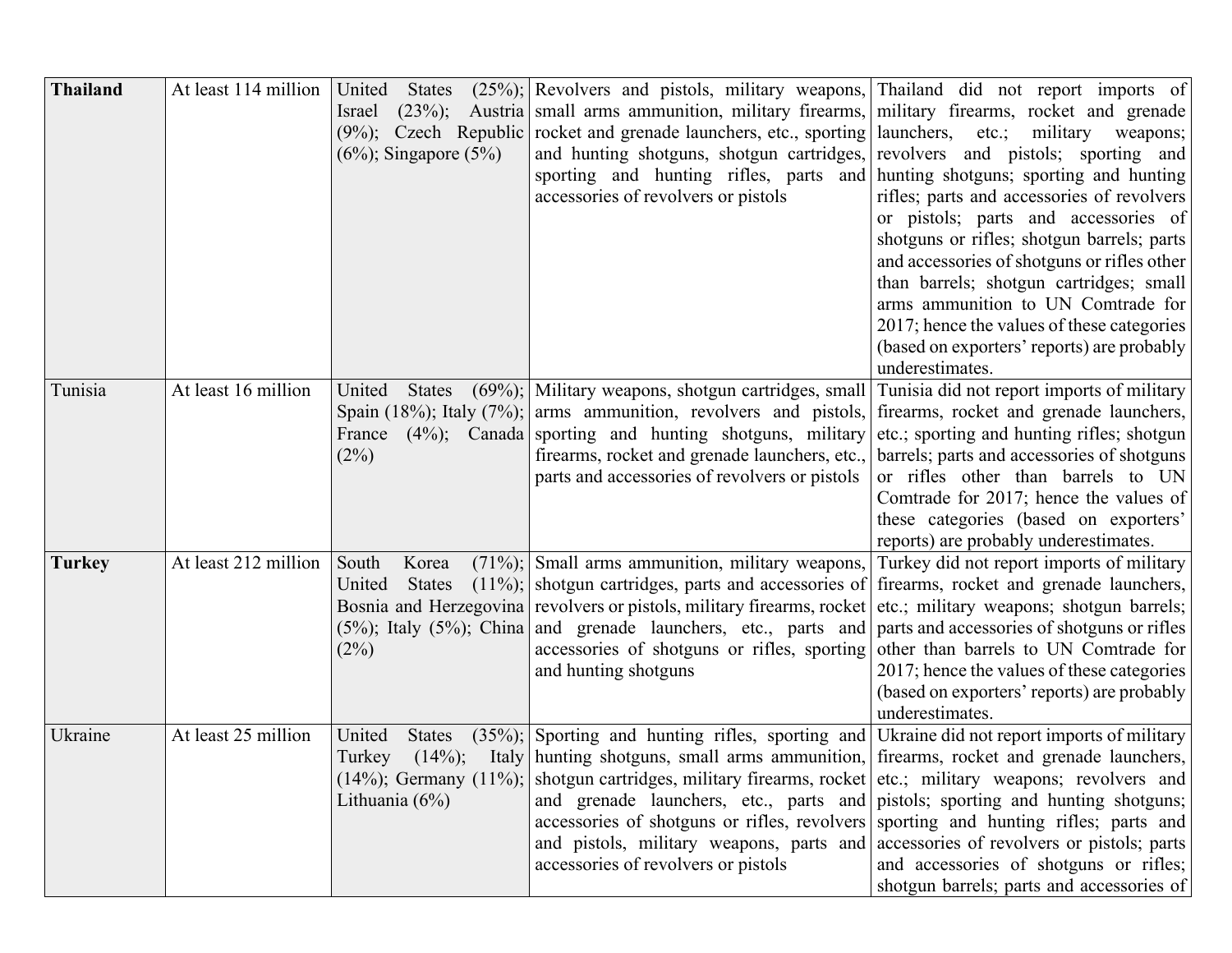|                      |                      |                               |                                                                                                               | shotguns or rifles other than barrels;        |
|----------------------|----------------------|-------------------------------|---------------------------------------------------------------------------------------------------------------|-----------------------------------------------|
|                      |                      |                               |                                                                                                               | shotgun<br>cartridges;<br>small<br>arms       |
|                      |                      |                               |                                                                                                               | ammunition to UN Comtrade for 2017;           |
|                      |                      |                               |                                                                                                               | hence the values of these categories          |
|                      |                      |                               |                                                                                                               | (based on exporters' reports) are probably    |
|                      |                      |                               |                                                                                                               | underestimates.                               |
| United Arab          | At least 233 million | China<br>$(50\%)$ ;           | United Military weapons, small arms ammunition,                                                               | United Arab Emirates did not report           |
| <b>Emirates</b>      |                      | $(16\%)$ ;<br><b>States</b>   | South military firearms, rocket and grenade                                                                   | imports of military firearms, rocket and      |
|                      |                      | $(14\%)$ ;<br>Korea           | Brazil launchers, etc., parts and accessories of                                                              | grenade<br>launchers,<br>$etc.$ ;<br>military |
|                      |                      | $(5\%)$ ;<br>Bosnia           | and shotguns or rifles, shotgun cartridges,                                                                   | weapons; revolvers and pistols; sporting      |
|                      |                      | Herzegovina (3%)              | sporting and hunting rifles, revolvers and                                                                    | and hunting shotguns; sporting and            |
|                      |                      |                               | pistols, sporting and hunting shotguns, parts                                                                 | hunting rifles; parts and accessories of      |
|                      |                      |                               | and accessories of revolvers or pistols                                                                       | revolvers or pistols; parts and accessories   |
|                      |                      |                               |                                                                                                               | of shotguns or rifles; shotgun barrels;       |
|                      |                      |                               |                                                                                                               | parts and accessories of shotguns or rifles   |
|                      |                      |                               |                                                                                                               | other than barrels; shotgun cartridges;       |
|                      |                      |                               |                                                                                                               | small arms ammunition to UN Comtrade          |
|                      |                      |                               |                                                                                                               | for 2017; hence the values of these           |
|                      |                      |                               |                                                                                                               | categories (based on exporters' reports)      |
|                      |                      |                               |                                                                                                               | are probably underestimates.                  |
| <b>United</b>        | At least 120 million | $(31\%)$ ;<br>Italy           | United Sporting and hunting shotguns, small arms                                                              | United Kingdom did not report imports of      |
| <b>Kingdom</b>       |                      |                               | States (18%); Germany ammunition, shotgun cartridges, parts and military firearms, rocket and grenade         |                                               |
|                      |                      |                               | $(13\%)$ ; Canada $(6\%)$ ; accessories of shotguns or rifles, sporting launchers, etc.; military weapons;    |                                               |
|                      |                      | Spain $(6%)$                  | and hunting rifles, military firearms, rocket revolvers                                                       | and<br>pistols; parts and                     |
|                      |                      |                               | and grenade launchers, etc., military accessories of revolvers or pistols;                                    |                                               |
|                      |                      |                               | weapons, revolvers and pistols                                                                                | shotgun barrels; parts and accessories of     |
|                      |                      |                               |                                                                                                               | shotguns or rifles other than barrels to UN   |
|                      |                      |                               |                                                                                                               | Comtrade for 2017; hence the values of        |
|                      |                      |                               |                                                                                                               | these categories (based on exporters'         |
|                      |                      |                               |                                                                                                               | reports) are probably underestimates.         |
| <b>United States</b> | least<br>At          | $2,074$ Austria<br>$(18\%)$ ; | Italy Revolvers<br>and<br>pistols,<br>small                                                                   | arms United States of America did not report  |
|                      | million              |                               | $(13\%)$ ; Brazil $(10\%)$ ; ammunition, sporting and hunting shotguns, imports of shotgun barrels; parts and |                                               |
|                      |                      |                               | Germany (7%); Russian parts and accessories of revolvers or pistols, accessories of shotguns or rifles other  |                                               |
|                      |                      | Federation $(6%)$             | parts and accessories of shotguns or rifles, than barrels to UN Comtrade for 2017;                            |                                               |
|                      |                      |                               | sporting and hunting rifles, shotgun hence the values of these categories                                     |                                               |
|                      |                      |                               | cartridges, military weapons                                                                                  | (based on exporters' reports) are probably    |
|                      |                      |                               |                                                                                                               | underestimates.                               |